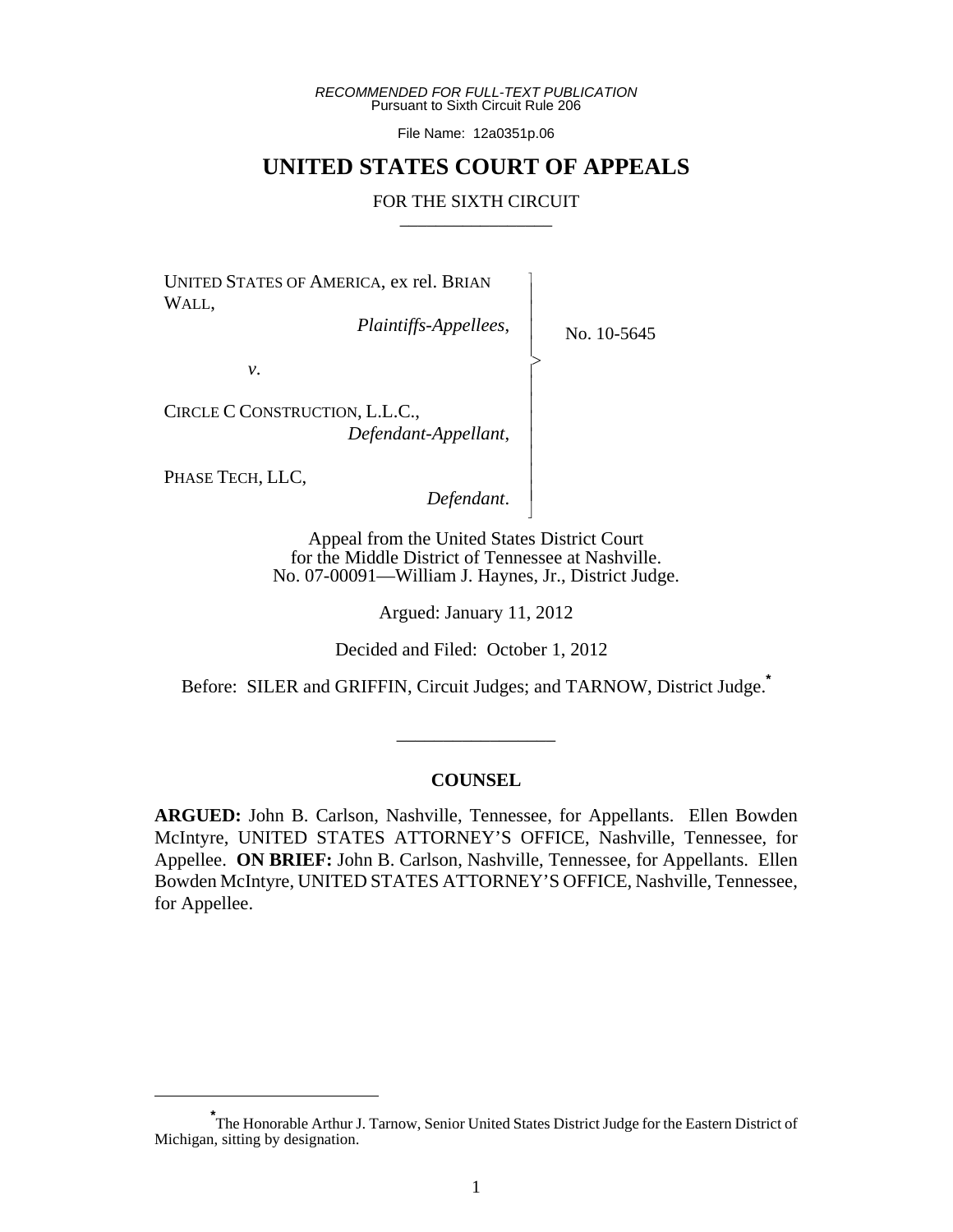# **OPINION \_\_\_\_\_\_\_\_\_\_\_\_\_\_\_\_\_**

**\_\_\_\_\_\_\_\_\_\_\_\_\_\_\_\_\_**

GRIFFIN, Circuit Judge. In this action alleging a violation of the federal False Claims Act ("FCA"), 31 U.S.C. § 3729(a)(2) (2006), defendant Circle C Construction, LLC ("Circle C") appeals an order of the district court denying its motions for summary judgment and to dismiss the amended complaint, and granting summary judgment in favor of plaintiffs United States of America, *ex rel*. Brian Wall ("plaintiffs") in the treble damages amount of \$1,661,423.13.

We affirm the grant of summary judgment in favor of plaintiffs, but reverse the award of damages and remand for a recalculation of the damages.

## I.

The relevant underlying facts are set forth in the district court's Memorandum Opinion:

Circle C signed an agreement with the Army to construct buildings at the Fort Campbell military base. Circle C's agreement included determinations of hourly wages for electrical workers with a base hourly rate of \$19.19, plus fringe benefits of \$3.94 an hour. Prior to this contract, Circle C has had government contracts for almost twenty (20) years. Frances Cates, a Circle C co-owner, and Dorothy Tyndall, Circle C's bookkeeper, attended a training session at Fort Campbell on the prevailing wage requirement for federal government contracts. In this Fort Campbell contract, Circle C acknowledged its "familiarity with" the prevailing wage requirements in all of its contracts. (Docket Entry No. 91, Defendant's Response to Plaintiffs Statement of Undisputed Facts at ¶ 11). John W. Cates, Circle C's corporate representative[,] conceded Circle C's knowledge of various Davis-Bacon Act requirements. *Id.* at ¶ 14.

Among Circle C's contractual obligations on the Fort Campbell project were Circle C's obligations to pay electricians according to the wage determinations in the contract, to ensure that persons doing electrical work were paid as electricians; to submit payroll certifications to Fort Campbell as a condition of payment; and to ensure that its subcontractors complied with [the] Davis-Bacon Act and that the payroll certification submitted to Fort Campbell were complete and accurate, including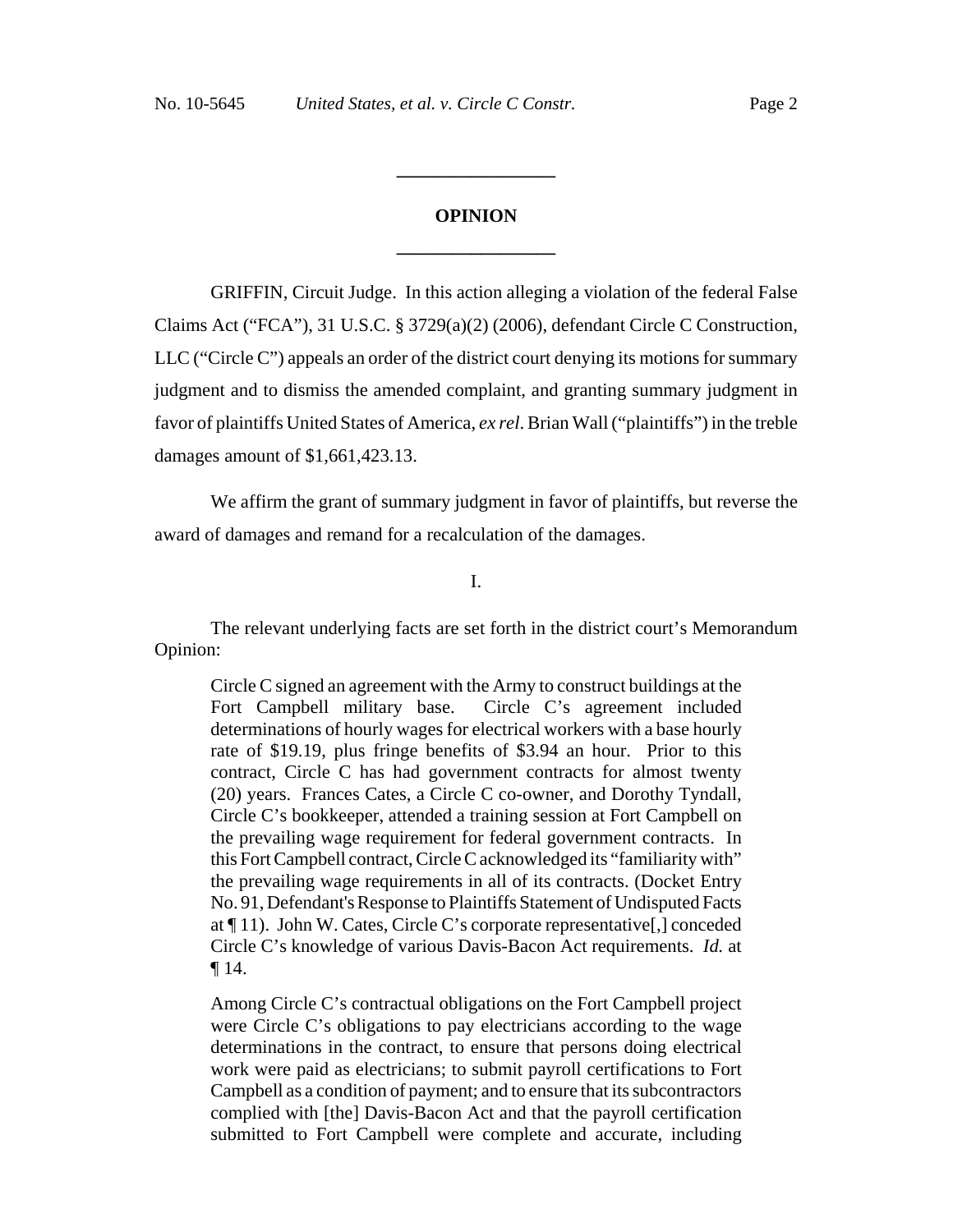information on Circle C's subcontractors. Circle C conceded that it "should submit payroll certifications for all employees on the Fort Campbell project." (Docket Entry No. 75-1 at 12, Exhibit 3). Circle C submitted its payroll certifications for the original certifications, but did not list Phase Tech's employees. Circle C asserts that it never promoted itself as the prime contractor on this project. Yet, during this same period, Circle C submitted separate certified payrolls for its other subcontractors. Phase Tech did not submit any payroll certification for 2004 and 2005.

Phase Tech was Circle C's subcontractor on at least 98 percent of the electrical work on the Fort Campbell project, but did not sign a written contract with Circle C. Circle C provided Phase Tech with the wage determination excerpts from its contract, but did not discuss the Davis-Bacon Act requirements with Phase Tech nor verify whether Phase Tech submitted its own payroll certifications to Fort Campbell. Circle C did not provide a blank payroll certification form to Phase Tech. Circle C lacked a protocol or procedure to monitor Phase Tech's employees' work on the Fort Campbell project and did not take measures to ensure payment of proper wages under the Davis-Bacon Act to Phase Tech's employees. According to Charles Cooper, Phase Tech co-owner and certified electrician, Circle C did not inform Phase Tech of the need to submit certified payrolls for the Fort Campbell project until approximately 2006, two years after the project commenced.

Phase Tech had eight employees, including [Relator] Wall, who worked on the Fort Campbell contract, performed electrical and conduit work as electricians. Wall, the relator, and Ryan McPherson were Phase Tech employees on a construction project for which Circle C was the prime contractor and Phase Tech was a subcontractor. Wall also performed preparatory and finishing work for the electrical wiring on the Fort Campbell project. According to John W. Cates, Circle C's corporate representative for this project, Circle C neither supervised, directed nor paid for Wall's or McPherson's work on Fort Campbell's contract. Circle C notes that it was neither asked or requested to pay or supervise the payment of Wall or McPherson.

After this action was filed, Circle C asked Phase Tech to provide new payroll certifications for the years when Phase Tech's employees were not included on any certified payrolls. Phase Tech provided this information to Circle C in December 2008. Phase Tech's contemporaneous records include daily calendars with the names of Phase Tech employees and their assigned job sites as well as dates and times of their work. Phase Tech also has pay stubs, but not for Phase Tech employees on the Fort Campbell project. According to Cooper, Phase Tech's owner at the time that these certifications were completed,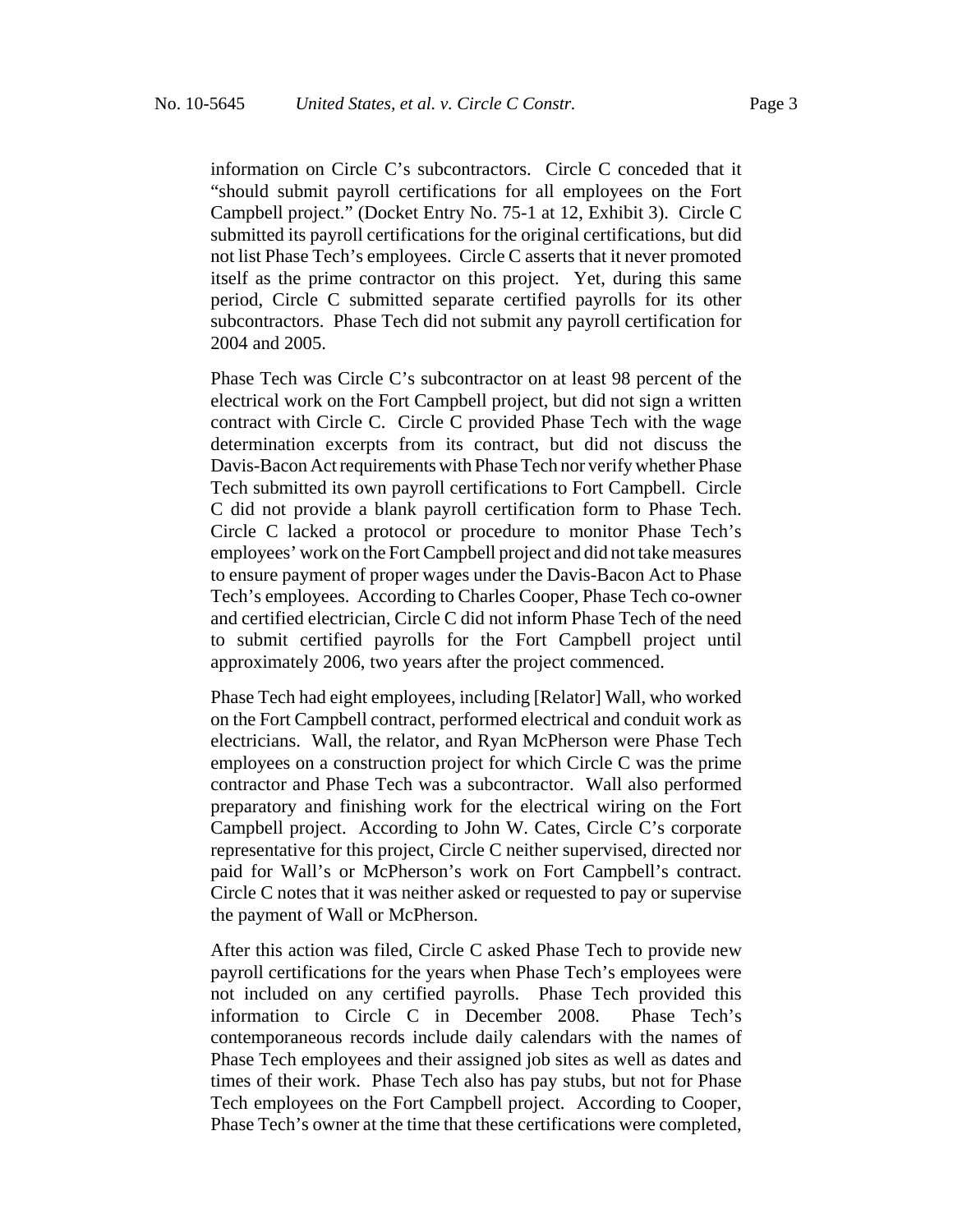"I'm sure I told [John W. Cates] they weren't-they weren't complete." (Docket Entry No. 75-8 at p. 50). Circle C never verified these 2008 certifications for completeness and accuracy, but submitted them to Fort Campbell officials.

Edison Gunter, Special Agent with the United States Department of Labor ("DOL") reviewed Circle C's and Phase Tech's certifications for the Fort Campbell contract as well as Phase Tech's daily calendars and pay stubs. Gunter found 62 inaccurate or false payroll certifications of which 53 were Circle C's original payroll certifications from 2004 and 2005. Despite contemporaneous records of Phase Tech employees on the project, Circle C did not list Phase Tech's employees. Of the payroll certifications Phase Tech signed and Circle C submitted in December 2008, nine (9) certifications were inaccurate because certification for Phase Tech workers did not match Phase Tech's contemporaneous documents for workers on the project.

In the December 2008 payroll certifications, Circle C listed one certified electrician for this project who was paid at the hourly wage of \$12 to \$16 an hour. *Id*. The wages on these certifications are below the rates on the Circle C's contract for its subcontractors' electrical workers that required a wage of \$19.19 per hour, plus fringe benefits of \$3.94 an hour for work in Kentucky. The pay stubs of the original 2004 and 2005 Circle C payroll certifications also reflect the workers' pay between \$12 and \$16 an hour. Thus, 62 payroll certifications contained non-complying hourly wages for laborers as well as an electrical worker on the payroll, with the exception of one worker who was paid about \$17 an hour.

Karen Garnett, assistant district director in the DOL's Louisville Office found Circle C's original payroll certifications to be false, because Circle C knew its subcontractor Phase Tech had employees working on the contract, but failed to list those employees on its certified payrolls. According to Garnett, Circle C is also responsible for the false December 2008 certifications because Circle C was responsible for the inaccurate submissions of its subcontractor. For all certifications, Phase Tech's employees should have been categorized and paid as electricians because they performed electrical work. Garnett considered listing only one electrician with all other employees as laborers to be a red flag.

Cates and Cooper who were shown comparisons of Circle C's payroll certifications and Phase Tech's contemporaneous documents, admitted that the certifications and records were inaccurate. Cates acknowledged that the wages listed for Phase Tech employees in the certification were less that the Davis-Bacon Act requirement for electrical workers. Circle C's and Phase Tech's December 2008 certifications include the provision that certifying representative states that "I pay or supervise the payment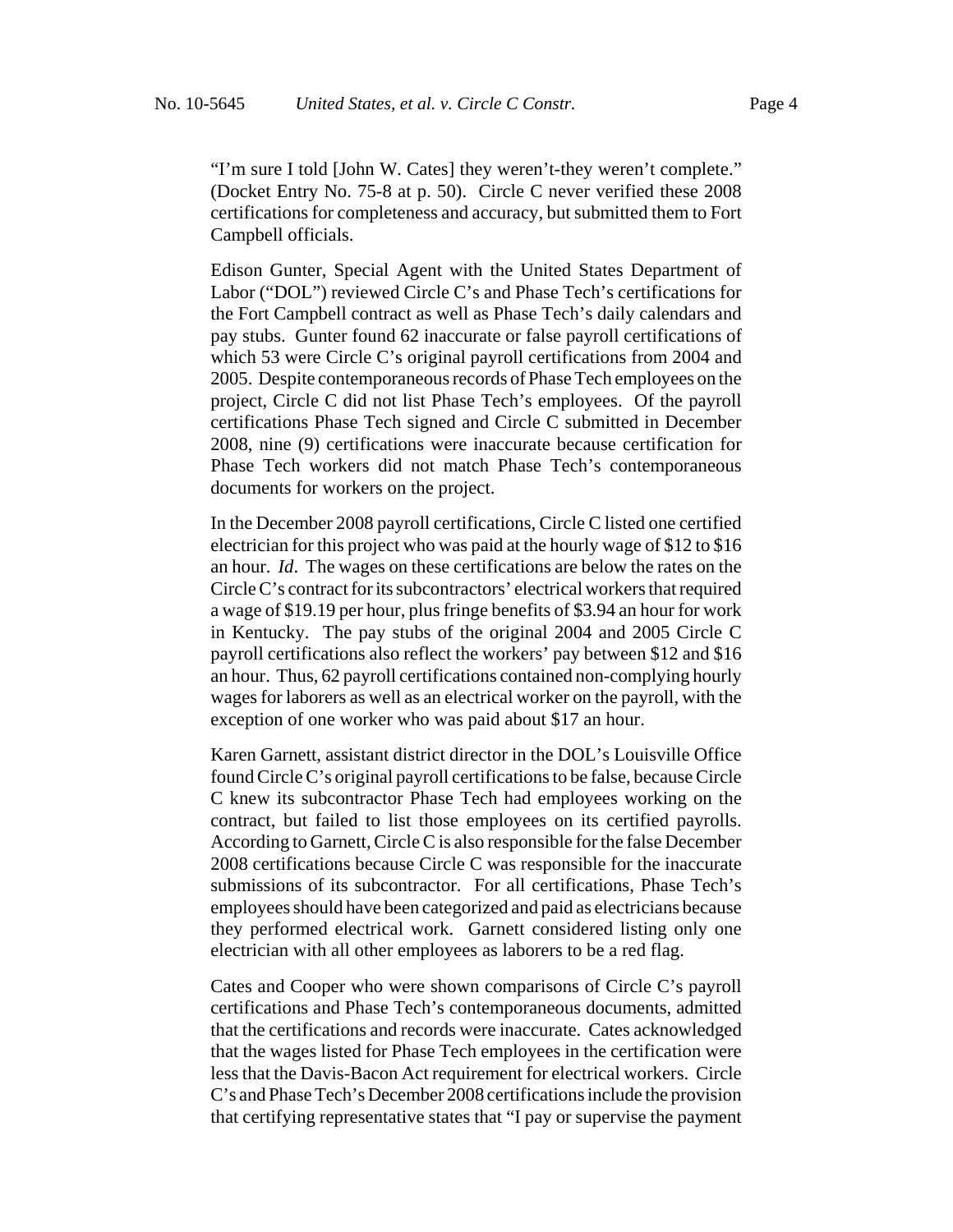of the persons employed by [Circle C or Phase Tech and] that during the payroll period . . . all persons employed on said project have been paid the full weekly—the full weekly wages earned . . . [and that] any payrolls . . . are correct and complete." (Docket Entry No. 80, Gunter Declaration at pp. 3-4). The certifying agents also know that false statements in these certifications could subject the contractor or subcontractor to civil prosecution.

For this Fort Campbell project, the United States paid Circle C a total five hundred sixty-five thousand, one hundred nine dollars ninety one cents (\$565,109.91) for the electrical portion of this project based upon specific delivery work orders for electrical work cites without dispute that all of Phase Tech's employees performed electrical works on this project. (Docket Entry No. 75, Plaintiff's Statement of Undisputed Facts at Exhibit 6, Cooper Deposition at p. 42). Phase Tech performed 98% of this project's electrical work that represents a total payment of five hundred fifty-three thousand eight hundred seven dollars seventy-one cents (\$553,807.71), that was given to Circle C and is the actual amount that should have been paid to Phase Tech's electrical and other workers.

*United States ex rel. Wall v. Circle Constr., LLC*, 700 F. Supp. 2d 926, 930–32 (M.D. Tenn. 2010) (hereinafter the "*Wall*" decision).

## II.

On January 25, 2007, Relator Wall filed the present action on behalf of the United States, asserting a claim under the FCA against Circle C and Phase Tech. On October 29, 2007, the United States intervened in the action. On October 20, 2008, the United States moved for leave to file an amended complaint, and the district court granted the motion on October 23, 2008. The three-count amended complaint alleged: (1) a violation of the FCA, 31 U.S.C. § 3729(a)(2) (2006); (2) unjust enrichment; and (3) payment by mistake. Specifically, plaintiffs averred that all of the payroll certifications during the period when Wall and McPherson worked at the construction site were false because defendants (1) failed to disclose that any Phase Tech employees worked on the Circle C contract, and (2) the payroll certifications falsely asserted that Circle C paid the prevailing Davis-Bacon Act wages to employees, including Circle C's subcontracted employees, when this was not the case. The amended complaint further alleged that the United States believed that discovery would reveal additional false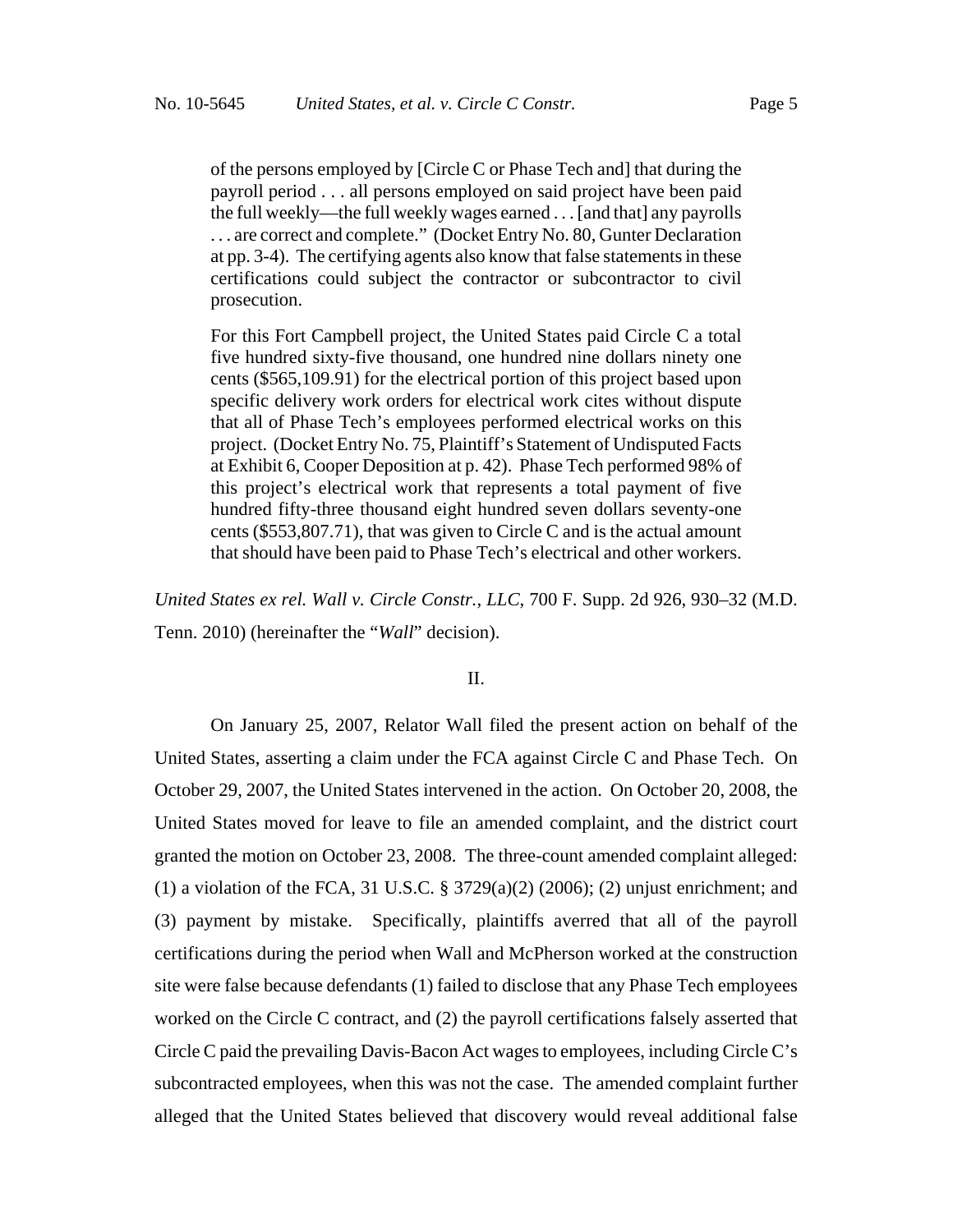payroll certifications as well. On March 27, 2009, Circle C filed an answer to the amended complaint.

In May 2009, plaintiffs entered into a settlement agreement with Phase Tech, and, in June 2009, Phase Tech was voluntarily dismissed from this lawsuit.

Pertinent to the present appeal, the parties thereafter filed cross-motions for summary judgment. One argument made by Circle C in its summary judgment motion was that, under the Davis-Bacon Act, the Department of Labor, not the district court, has primary jurisdiction over plaintiffs' claims. Circle C also filed a motion to dismiss the amended complaint,**<sup>1</sup>** in which it objected to what it deemed the late filing of plaintiffs' amended complaint (which resulted from the Clerk's Office's mistaken refiling of the otherwise timely amended complaint). From a substantive standpoint, Circle C also argued that plaintiffs failed to state their FCA claim with the requisite particularity called for by Fed. R. Civ. P. 9(b), and that plaintiffs made no attempt to supplement the deficient pleadings pursuant to Fed. R. Civ. P. 15(d).

On March 15, 2010, the district court issued a Memorandum Opinion and Order granting plaintiffs' motion for summary judgment and awarding a judgment against Circle C in the amount of \$553,807.71, trebled per FCA requirements to \$1,661,423.13. *See Wall*, 700 F. Supp. 2d at 940. The court denied as moot Circle C's motions for summary judgment and to dismiss the amended complaint, finding first that Circle C's motions were untimely because they were filed after the court's deadline for dispositive motions set forth in the case management order. *Id*. at 929. Further, despite the Clerk's Office's "technical error" in belatedly docketing and refiling plaintiffs' amended complaint, the court held that Circle C waived its right to file its motion to dismiss by filing a responsive pleading (its answer to the amended complaint) before it filed the motion. *Id.* at 929–30. Additionally, the court rejected Circle C's primary jurisdiction argument in its summary judgment motion, arguing that the Davis-Bacon Act precludes

<sup>&</sup>lt;sup>1</sup>Circle C did not specify the rule that served as the basis for its motion, thus the court interpreted it as a Rule 12(b) motion in its opinion. *See Wall*, 700 F. Supp. 2d at 930.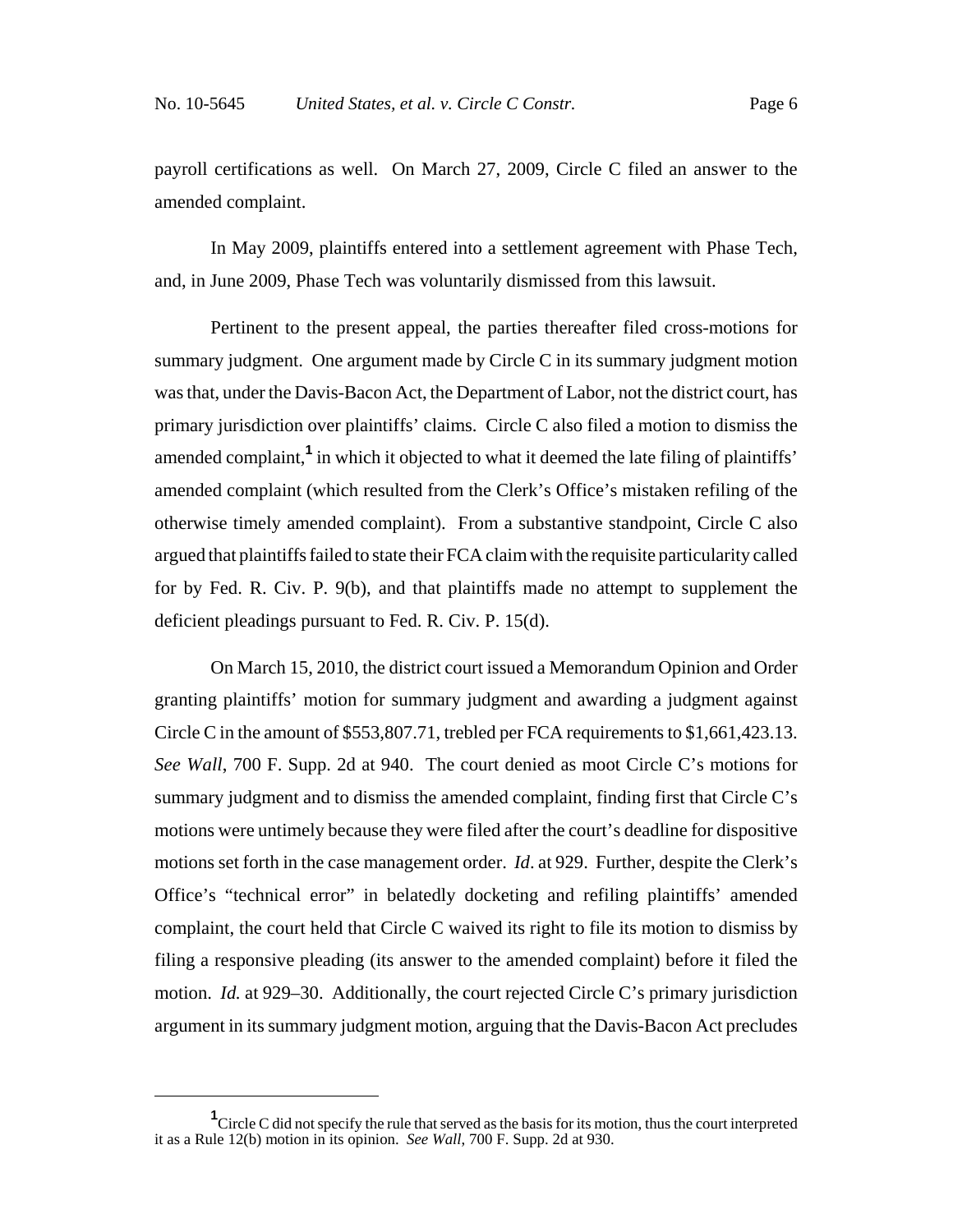use of an FCA remedy where, as here, the specific issue is the amount of wages paid. *Id*. at 930.

The district court then addressed plaintiffs' motion and, as to their FCA claim, held that: (1) Circle C violated the FCA by submitting false payroll certifications to the government regarding wages for Phase Tech employees, contrary to its agreement to abide by Davis-Bacon requirements; and, (2) because Circle C did not have a written subcontract with Phase Tech and did not ensure that Phase Tech complied with the Davis-Bacon Act, its wage certifications wrongly certified that prevailing wages were paid to Phase Tech electricians working on the Fort Campbell project, in violation of the FCA. *Id*. at 939.

With regard to plaintiffs' unjust enrichment claim, the district court held that Circle C was unjustly enriched by its receipt of contractual payments from the government for electrical work by Phase Tech employees that was not paid in compliance with its contractual wage requirements, thus rendering Circle C liable to plaintiffs for the substantial benefits that accrued to it by virtue of its non-compliance. *Id.* at 939. The court held, however, that the unjust enrichment judgment was cumulative given the court's award of treble damages to plaintiffs. *Id*. at 939–40.

Regarding damages that are properly measured by determining "the difference between what the government actually paid out by reason of the false claim over and above what it would have paid had the government known the true facts," the district court found the actual damages to be \$553,807.71, and trebled this amount pursuant to 31 U.S.C. § 3729(a)(7), yielding a judgment of \$1,661,423.13 against Circle C. *Id.* at 940 (citations omitted). The court declined to impose the additional civil penalty sought by plaintiffs. *Id*.

On March 22, 2010, the district court entered its judgment. Circle C's subsequent motion to alter or amend the judgment was denied by the court, *Wall*, 700 F. Supp. 2d at 940–41, and Circle C filed a timely Notice of Appeal on May 20, 2010.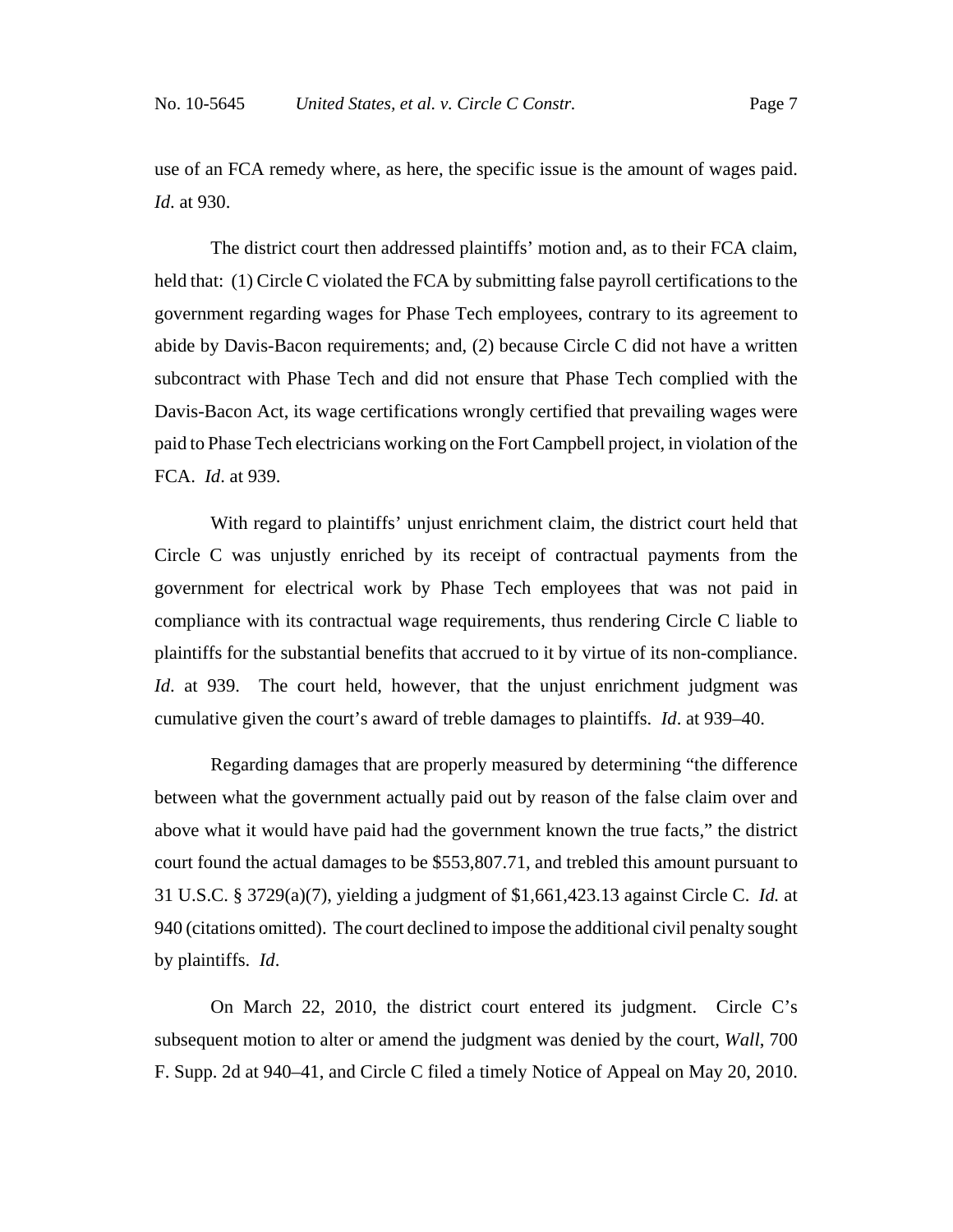#### III.

#### A.

We review the district court's order granting summary judgment de novo and its findings of fact for clear error. *ATC Distrib. Group, Inc. v. Whatever It Takes Transmissions & Parts, Inc.*, 402 F.3d 700, 705 (6th Cir. 2005). Summary judgment is proper if, viewing the facts and drawing all inferences in the light most favorable to the nonmoving party, "'the movant shows that there is no genuine dispute as to any material fact and the movant is entitled to judgment as a matter of law.'" *Bruederle v. Louisville Metro Gov't*, 687 F.3d 771, 776 (6th Cir. 2012) (quoting Fed. R. Civ. P. 56(a)). "A genuine issue of material fact exists when there is sufficient evidence for a trier of fact to find for the non-moving party." *Ciminillo v. Streicher*, 434 F.3d 461, 464 (6th Cir. 2006). "A 'mere scintilla' of evidence, however, is not enough for the non-moving party to withstand summary judgment." *La Quinta Corp. v. Heartland Prop., LLC*, 603 F.3d 327, 335 (6th Cir. 2010) (citing *Ciminillo*, 434 F.3d at 464). "The standard of review for cross-motions for summary judgment does not differ from the standard applied when a motion is filed by only one party to the litigation." *Lee v. City of Columbus, Ohio*, 636 F.3d 245, 249 (6th Cir. 2011) (citation omitted).

## B.

As a preliminary matter, as Circle C argues and plaintiffs concede, the district court did in fact err in finding that Circle C's motion for summary judgment was untimely filed. In its opinion, the district court stated that the deadline for filing dispositive motions was November 13, 2009. *See Wall*, 700 F. Supp. 2d at 929. However, it failed to note that it had extended that deadline "through and including November 17, 2009," when it granted Circle C's second motion for an extension of time. Circle C filed its motion for summary judgment on November 17. Thus, although Circle C's motion to dismiss the amended complaint, which was filed on January 12, 2010, was untimely, its motion for summary judgment was not. The district court therefore erred when it considered the two motions together in its analysis.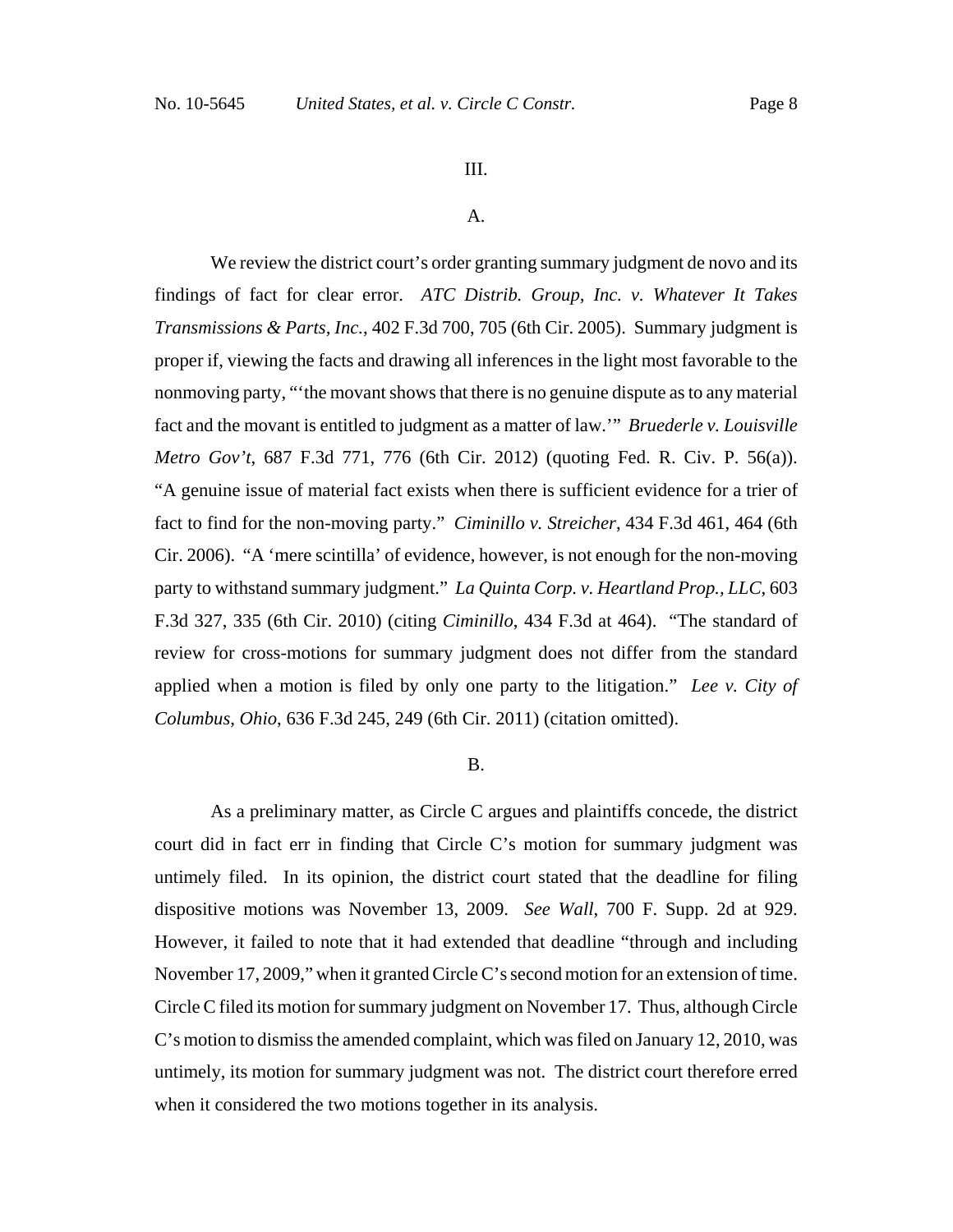Nonetheless, this error was not prejudicial, because the district court proceeded to address the merits of all of Circle C's arguments made in its summary judgment motion, including the issue of primary jurisdiction, in ruling on plaintiffs' motion for summary judgment. In addition, the court revisited its determination of damages when it denied Circle C's motion to alter or amend judgment and reaffirmed that its original damages finding was correct. *Wall*, 700 F. Supp. 2d at 940–41. Thus, the district court's error did not preclude consideration of Circle C's arguments or affect its ultimate ruling. *Cf. United States v. Gilmore*, 282 F.3d 398, 405–06 (6th Cir. 2002) ("While lack of timeliness was part of the district court's rationale in denying Gilmore's 18 U.S.C. § 3006A motions, we need not address that issue because we find no error in the district court's denial of the motions on their merits.").

## C.

Circle C raised the doctrine of primary jurisdiction as one of the grounds for summary judgment, arguing that the doctrine should be applied to an FCA claim involving the Davis-Bacon Act. The district court summarily dispatched this argument, stating "courts have rejected the argument that the Davis-Bacon Act somehow precludes use of an FCA remedy, where, as here, the specific issue is the amount of wages paid." *Wall*, 700 F. Supp. 2d at 930 (citing *Foundation for Fair Contracting, Ltd. v. G & M Eastern Contracting & Double E, LLC*, 259 F. Supp. 2d 329, 339–40 & n.9 (D. N.J. 2003); *United States ex rel. IBEW v. G.E. Chen Constr., Inc*., 954 F. Supp. 195, 197 (N.D. Cal. 1997)). We apply de novo review to the district court's decision regarding primary jurisdiction. *United States v. Haun*, 124 F.3d 745, 747 (6th Cir. 1997).

The primary jurisdiction doctrine is a rule of judicial construction which "allows courts to refer a matter to the relevant agency whenever enforcement of the claim requires the resolution of issues which, under a regulatory scheme, have been placed within the special competence of an administrative body." *Charvat v. Echostar Satellite, LLC*, 630 F.3d 459, 466 (6th Cir. 2010) (citation and internal quotation marks omitted); *see also Fieger v. United States Att'y Gen.*, 542 F.3d 1111, 1121 (6th Cir. 2008) ("[Under] the doctrine of primary jurisdiction, . . . federal courts are to abstain from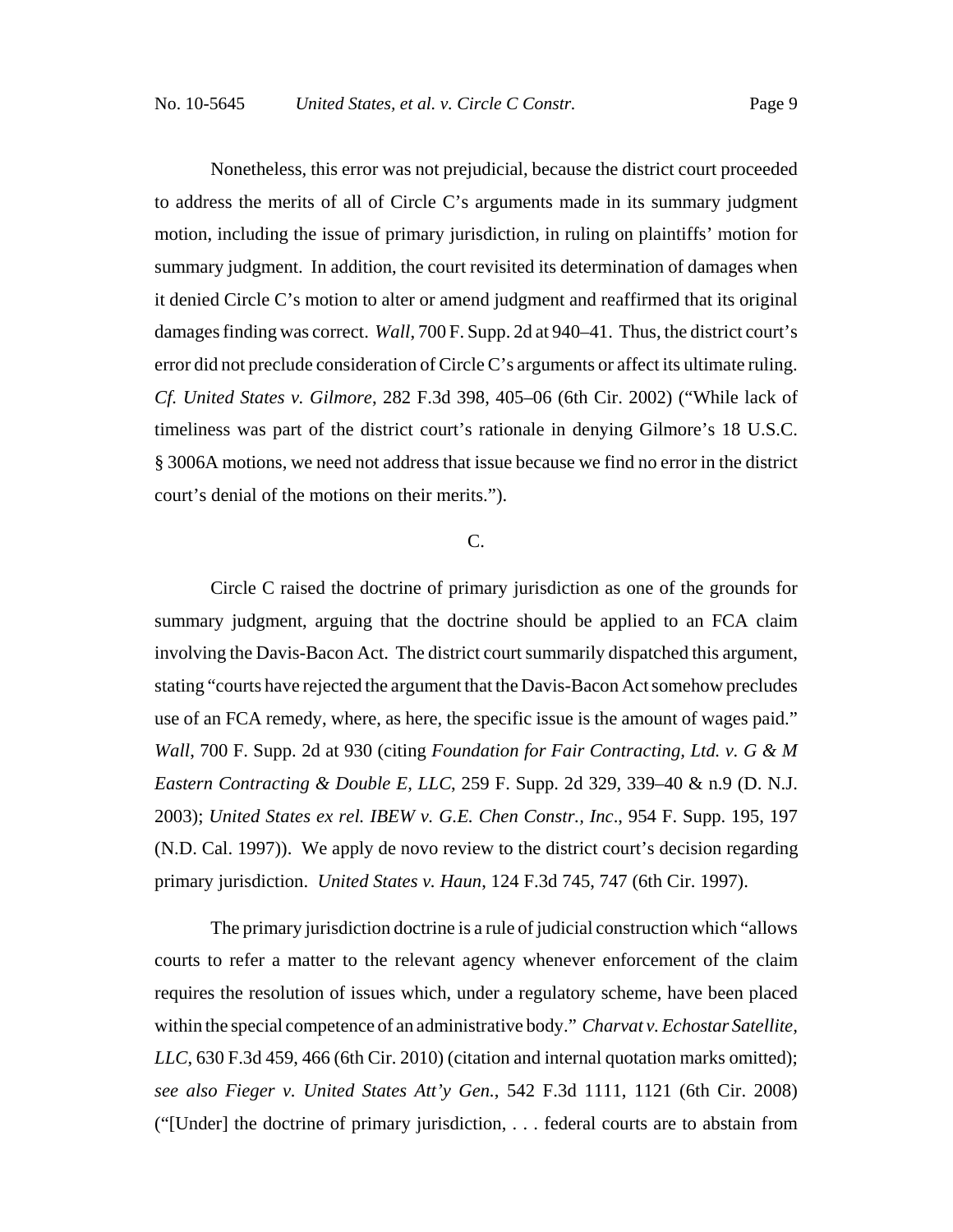hearing certain administrative-related matters until the appropriate agency has had the opportunity to interpret unanswered technical and factual issues."). "When the doctrine is applicable, court proceedings are stayed so as to give the parties reasonable opportunity to 'refer' the matter to an agency seeking an administrative ruling." *Haun*, 124 F.3d at 749 (citations omitted).**<sup>2</sup>**

Courts have referred matters to agencies for a variety of reasons: "(1) to advance regulatory uniformity; (2) to answer a question . . . within the agency's discretion; and (3) to benefit from technical or policy considerations within the agency's . . . expertise." *Charvat*, 630 F.3d at 466 (citations and internal quotation marks omitted). "No ready formula controls its application; courts instead look to whether the purposes of the doctrine, including uniformity and accuracy gained through administrative expertise, will be especially furthered by invocation in the particular litigation." *Haun*, 124 F.3d at 750. Overall, in light of the federal courts' "unflagging obligation" to exercise the jurisdiction accorded them, *Haun*, 124 F.3d at 752 (citation and internal quotation marks omitted), primary jurisdiction "is limited . . . to cases where protection of the integrity of a regulatory scheme dictates preliminary resort to the agency which administers the scheme." *Fieger*, 542 F.3d at 1121 (citation and internal quotation marks omitted).

Moreover, "the doctrine does not apply when the specially competent agency is itself the plaintiff," because "'deference to an agency's primary jurisdiction makes little sense in the context of an enforcement proceeding initiated by the agency.'" *United States v. Any and All Radio Station Transmission Equip.*, 204 F.3d 658, 664 (6th Cir. 2000) (quoting *United States v. Alcon Lab*., 636 F.2d 876, 888 (1st Cir. 1981)); *see also ICC v. Maine Cent. R. Co.*, 505 F.2d 590, 594 (2d Cir. 1974); *ICC v. All-American, Inc*., 505 F.2d 1360, 1362 (7th Cir. 1974); *CAB v. Aeromatic Travel Corp*., 489 F.2d 251, 254 (2d Cir. 1973).

**<sup>2</sup>**. Unlike exhaustion, which applies when a claim is cognizable in the first instance by the agency alone, [p]rimary jurisdiction . . . applies where a claim is originally cognizable in the courts, and comes into play whenever enforcement of the claim requires the resolution of issues which, under a regulatory scheme, have been placed within the special competence of an administrative body; in such a case the judicial process is suspended pending referral of such issues to the administrative body for its views." *Haun*, 124 F.3d at 750 (citation and internal quotation marks omitted).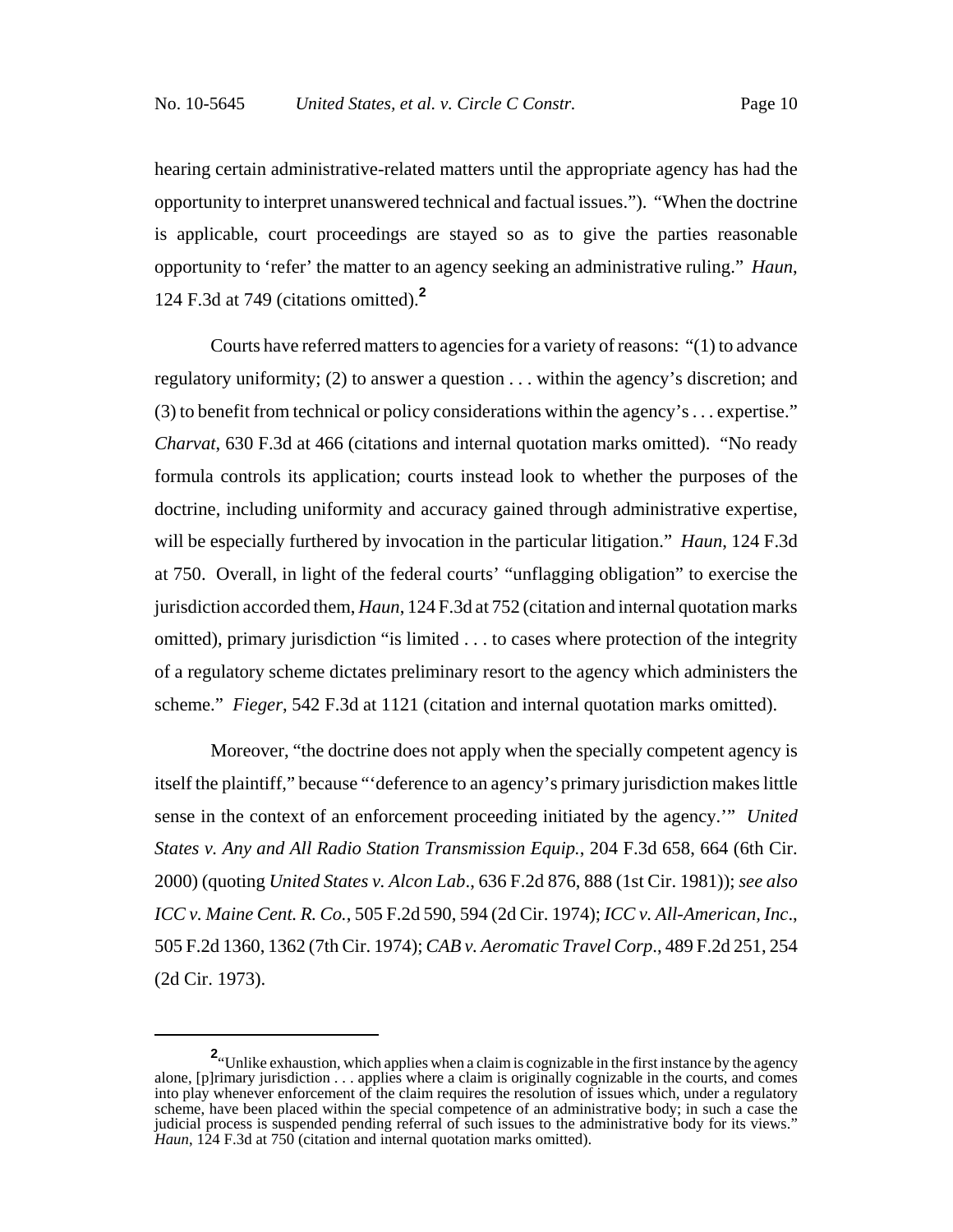The injuries and remedies under the FCA and Davis-Bacon Act are separate and distinct. *Compare* 31 U.S.C. §§ 3729, 28 C.F.R. § 85.3(a)(9) (FCA false claims, treble damages, and civil penalties, respectively), *with* 40 U.S.C. §§ 3142, 3145 and 29 C.F.R. § 5.5 (Davis-Bacon Act wage and certification requirements and remedies). However, "[c]ases brought pursuant to the [False Claims] Act under the so-called false 'certification theory' of liability necessarily implicate, to some degree, agency knowledge." *United States ex rel*. *Taylor v. Gabelli*, 345 F. Supp. 2d 340, 353 (S.D. N.Y. 2004) (footnote omitted). "This is particularly true where the gravamen of the Complaint is that defendants defrauded the Government by falsely certifying compliance with governing administrative regulations." *Id.* (footnote omitted).

Nonetheless, "'[m]ost courts that have considered the argument that a court should defer resolution of a False Claims Act case pending an agency's determination of one or more issues in the case have rejected it.'" *Id*. at 354 n.60 (quoting Claire M. Sylvia, *The False Claims Act: Fraud Against the Government* § 10:13, at 474 (2004)). *See*, *e.g.*, *United States ex rel. Plumbers & Steamfitters Local Union No. 38 v. Ren Constr. Co*., 183 F.3d 1088, 1091–92 (9th Cir. 1999) ("[A] false certification that workers have been paid at the legally required wage rate may give rise to liability under the FCA. If, as the Plumbers allege, [the defendant] submitted such false certifications, it may be liable under the False Claims Act."); *United States ex rel. Plumbers & Steamfitters Local Union No. 342 v. Dan Caputo Co.*, 152 F.3d 1060, 1062 (9th Cir. 1998) (per curiam) (holding in FCA suit regarding contractors' classification of employees for purposes of the Davis-Bacon Act, that "deferral to the Department [of Labor] was proper only with respect to the resolution of how particular types of work should be classified but not with respect to whether the Contractors misclassified their employees"); *Gabelli*, 345 F. Supp. 2d at 354–57 (concluding that a determination whether the defendants acted with the requisite intent to defraud the government in violation of the FCA did not necessitate technical, agency-specific expertise; there was little danger of inconsistent rulings; and, given additional costs and lengthy delay that would result from referral to the FCC, the administration of justice weighed against application of the primary jurisdiction doctrine).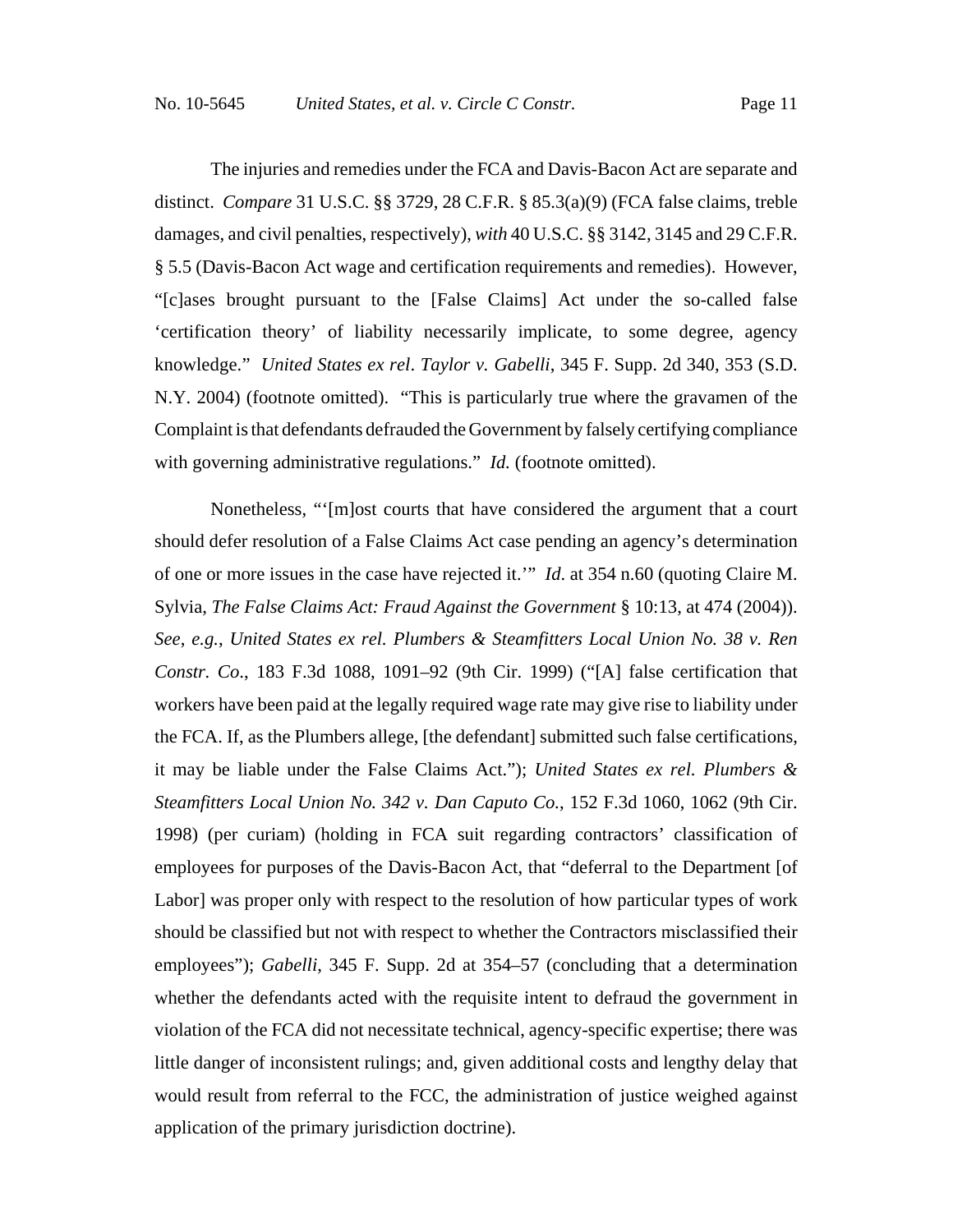As these cases reflect, the courts have drawn a dichotomy between a contractor's misrepresentation of wages and its misclassification of workers. This dichotomy is best illustrated in *United States ex rel. Windsor v. DynCorp, Inc*., 895 F. Supp. 844, 851–52 (E.D. Va. 1995), in which the plaintiffs brought a qui tam action against a government contractor, DynCorp, alleging that it violated the FCA when it intentionally misclassified, and consequently underpaid, certain employees. The district court granted summary judgment in favor of DynCorp, holding that "it is impossible to determine whether DynCorp submitted a false claim to the government without first determining whether DynCorp actually misclassified an employee in a given instance," and that under the governing regulations, "the responsibility for resolving such disputes rests not with the courts, but with the [DOL]." *Id*. at 851 (citing 29 C.F.R. §§ 5.5(a)(9), 5.6(a)(3), 5.6(b), 5.11(a)). However, the court was quick to point out that its ruling did not accord "blanket immunity from FCA liability" to violators of the Davis-Bacon Act:

Where the contractor's statement may be determined to be false without regard to complex Davis-Bacon Act classification regulations, then a Davis-Bacon Act violation may form the basis of an FCA suit. That is, where the "falsity" of the false statement is not dependent on interpretation and application of those regulations, the current obstacle to FCA liability disappears. For example, if, unlike the instant situation, a contractor misrepresents the wages actually paid to its employees, or lies about the frequency with which they receive paychecks, an FCA action may be viable. In that circumstance, the jury could make a finding regarding the falsity of the false claim through standard fact[-]finding techniques, and with no intrusion into the province of the [DOL]. Accordingly, the Davis-Bacon Act by no means precludes or preempts all FCA suits for false claims that happen also to be Davis-Bacon Act violations. It is worth emphasizing in this regard that [the plaintiff] claims not that DynCorp misrepresented the amount its workers were actually paid, but rather that its classification of certain workers was erroneous. Such disputes are appropriately relegated to the [DOL].

*Id*. at 852–53 (citation and footnotes omitted); *see also Foundation for Fair Contracting, Ltd.*, 259 F. Supp. 2d at 339–41 (dismissing for lack of subject-matter jurisdiction the plaintiff's FCA qui tam action against a public contractor because the "plaintiff's suit seeks to remedy fraud that the government has already investigated within its full regulatory authority, culminating in a resolution acceptable to the DOL, based on the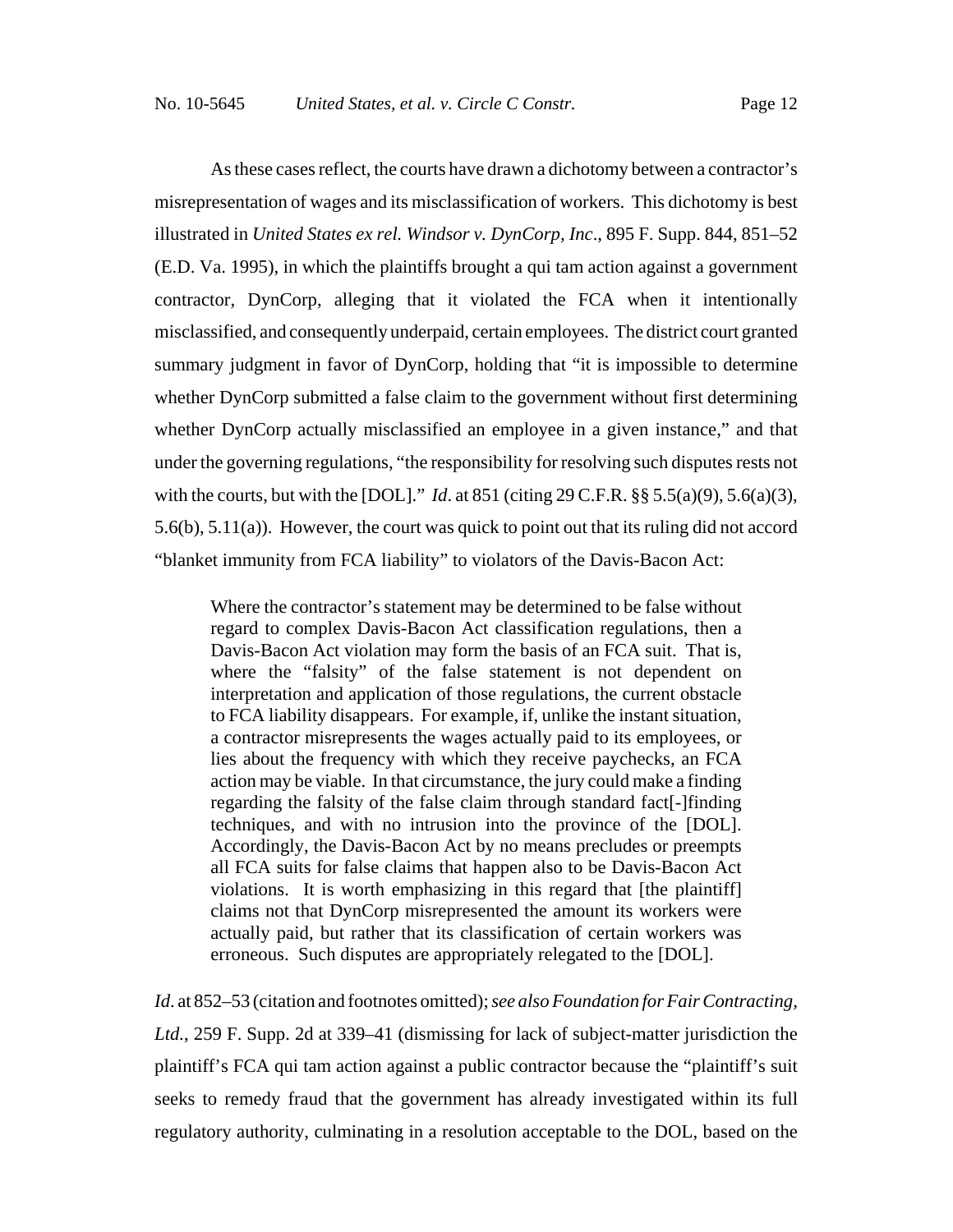same set of underlying facts," but further noting that "in an appropriate case, an FCA claim can be predicated upon a Davis-Bacon violation"); *G.E. Chen Constr., Inc*., 954 F. Supp. at 197 (citing *DynCorp* and holding that to the extent that the plaintiffs' FCA claims were based on allegations that the defendants misclassified employees, the court lacked jurisdiction to decide those claims, which were within the sole jurisdiction of the DOL; however, the court did have jurisdiction to hear the plaintiffs' additional claim that the defendants submitted false statements and prepared false payroll certifications, because those allegations did not depend on any determination of the proper classification of workers, a DOL responsibility).

In addressing plaintiffs' motion for summary judgment in the present case, the district court correctly distinguished *DynCorp* from the present circumstances, opining that the core dispute here involves misrepresentation, not misclassification:

*DynCorp* involved a Davis-Bacon Act "complex classification" of the jobs at issue on the FCA claim. Here, the undisputed proof is that all of Phase Tech's employees on this project performed electrical work for which Davis-Bacon Act wages were clearly defined by the contract. There are not any complex Davis-Bacon classification regulation[s] in this action and *DynCorp* is inapplicable.

*Wall*, 700 F. Supp. 2d at 939.

We agree with the district court that the doctrine of primary jurisdiction does not foreclose plaintiffs' FCA suit alleging Davis-Bacon Act violations where, as here, the government was not aware of the conduct at issue until after Wall filed his complaint, and thus did not deliberately bypass administrative procedures; the determination whether Circle C acted with the requisite intent to defraud the government in violation of the FCA does not necessitate technical, agency specific expertise; and the regulations explicitly provide that the falsification of payroll certifications may subject the contractor to civil prosecution under the FCA. Plaintiffs allege violations of the FCA under a false certification theory; this is not a dispute over how a particular type of work should be classified for purposes of wage determinations. Accordingly, deferral to the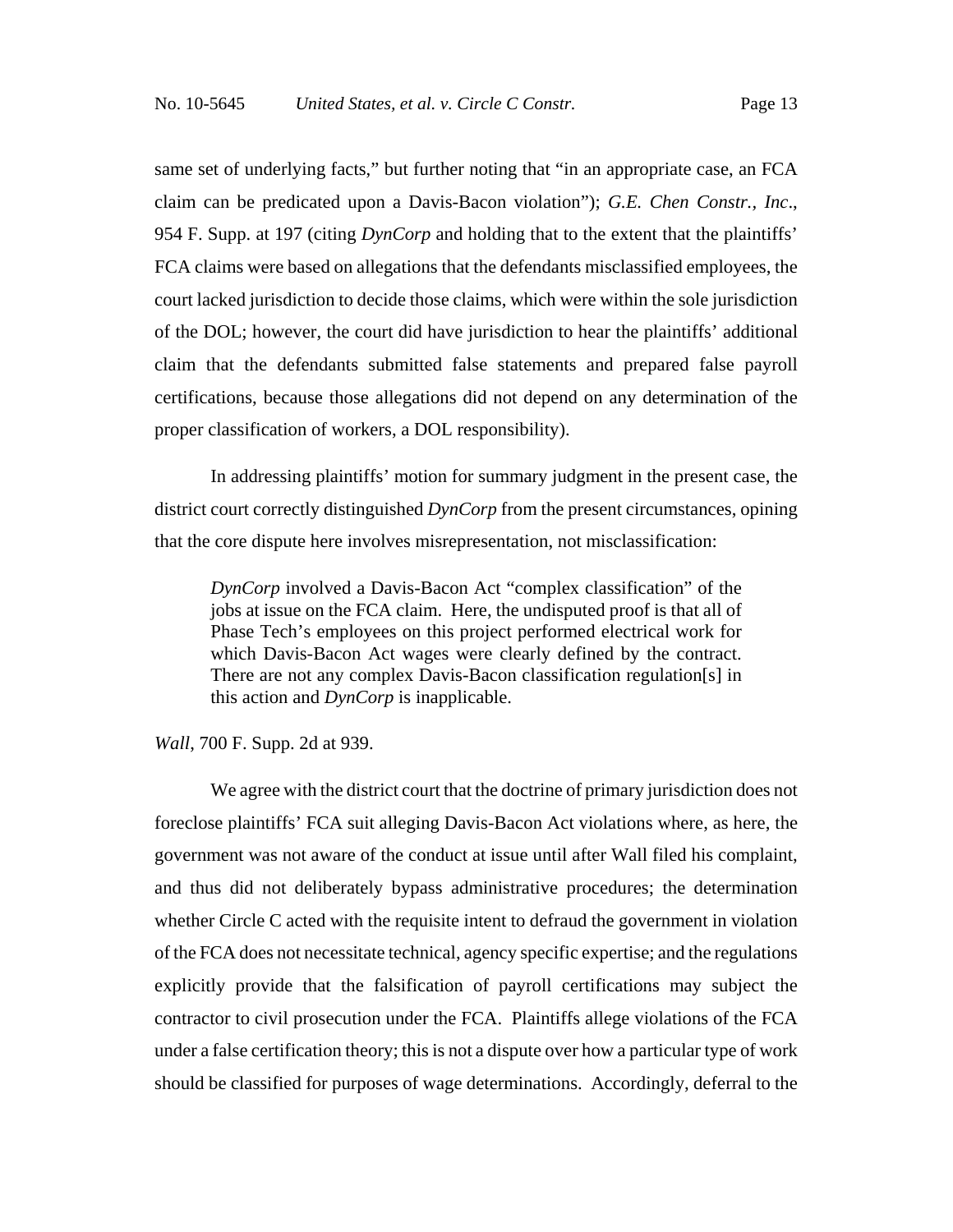DOL was not warranted, and the district court properly declined to refer the case to the DOL pursuant to the primary jurisdiction doctrine.

## D.

The Davis-Bacon Act requires that government contractors pay the prevailing wages set by the Secretary of Labor to employees working on government projects, 40 U.S.C. § 3142, with the underlying dual purpose being to "give local laborers and contractors fair opportunity to participate in building programs when federal money is involved and to protect local wage standards by preventing contractors from basing their bids on wages lower than those in the prevailing area." *L.P. Cavett Co. v. U.S. Dep't of Labor*, 101 F.3d 1111, 1113 (6th Cir. 1996). Government contracts must contain stipulations that the contractor or subcontractor shall pay its employees the wage determinations listed in the contract, 40 U.S.C. § 3142(c), and "insert in any subcontracts the clauses contained in 29 C.F.R.  $\S$  5.5(a)(1) through (10) [regarding wage determinations and payroll certifications] and such other clauses as the [federal agency] may by appropriate instructions require." 29 C.F.R. § 5.5(a)(6). Laborers "shall be paid not less than the appropriate wage rate and fringe benefits in the wage determination for the classification of work actually performed[.]" 48 C.F.R. § 52.222-6(b)(3); *see also* 48 C.F.R. § 52.222-6(c)(4).

In addition, contractors and subcontractors must furnish weekly wage payroll certifications pertaining to each employee, and prime contractors are responsible for submitting copies of payrolls by all subcontractors and ensuring compliance by subcontractors. 40 U.S.C. § 3145(a); 29 C.F.R. §§ 5.5(a)(3)(ii)(A), (a)(6); *Nat'l Fire Ins. Co. of Hartford v. Fortune Constr. Co.*, 320 F.3d 1260, 1276–77 (11th Cir. 2003). The payment of federal funds is contingent upon the receipt of the contractors' weekly certifications. 40 U.S.C. § 3142. Pursuant to these regulations, "parties that contract with the government are held to the letter of the contract[.]" *United States ex rel. Compton v. Midwest Specialties, Inc*., 142 F.3d 296, 302 (6th Cir. 1998).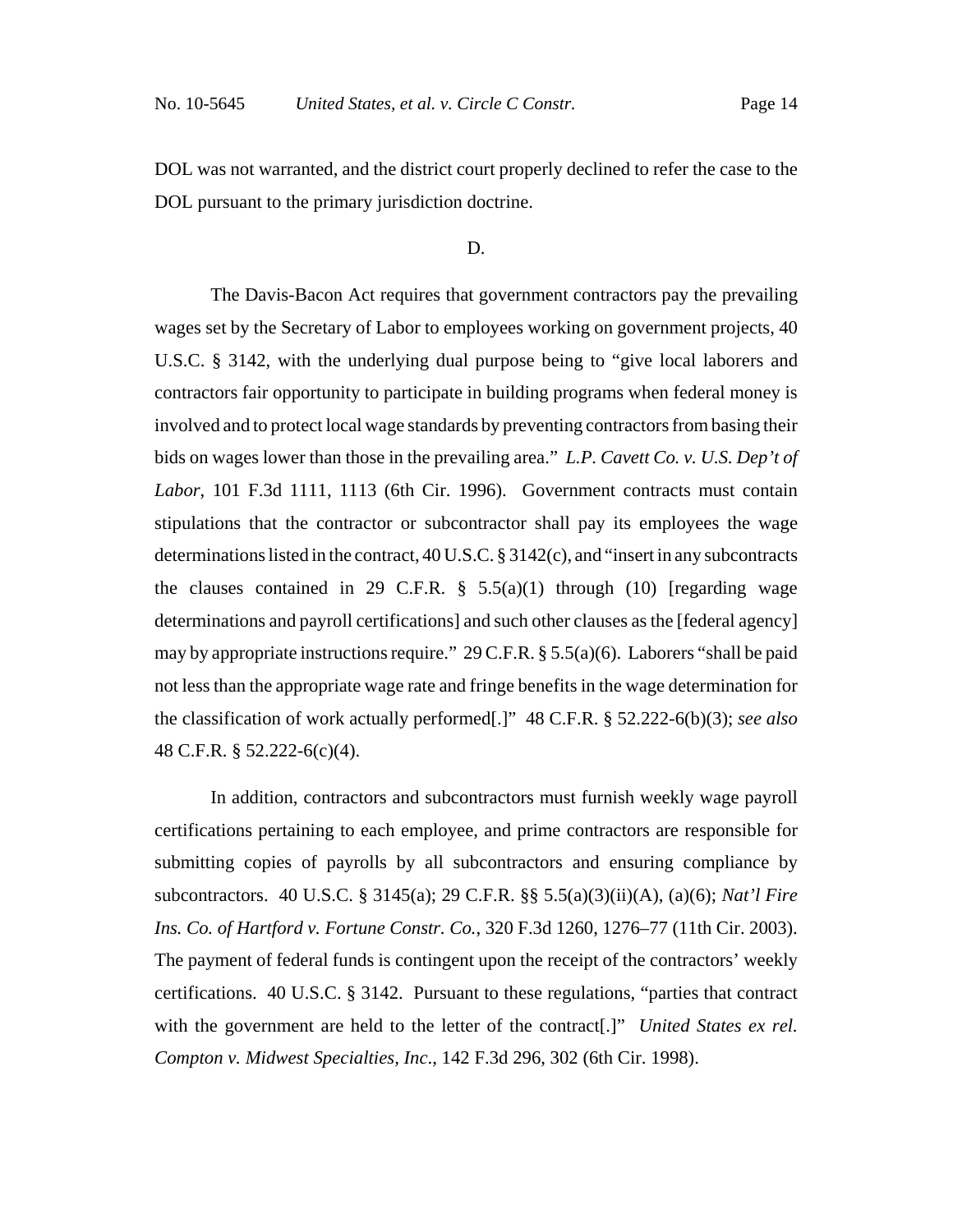In their amended complaint, plaintiffs alleged that Circle C violated 31 U.S.C.  $\S$  3729(a)(2) (2006), the version of the FCA then in effect.<sup>3</sup> Subsection (a)(2) imposes civil liability when a person "knowingly makes, uses, or causes to be made or used, a false record or statement to get a false or fraudulent claim paid or approved by the Government." 31 U.S.C. § 3729(a)(2) (2006). A cause of action brought pursuant to this subsection requires proof of several elements:

(1) that the defendant make a false statement or create a false record with actual knowledge, deliberate ignorance, or reckless disregard of the truth or falsity of the information; (2) that the defendant have submitted a claim for payment to the federal government; (3) that the defendant's false statement have been made with the purpose of getting a false or fraudulent claim paid or approved by the Government; and (4) that the false statement or record have been material to the Government's decision to make the payment sought in the defendant's claim.

*SNAPP*, 618 F.3d 505, 509 (6th Cir. 2010) (citation omitted).

"[N]o proof of specific intent to defraud is required" for an FCA claim. 31 U.S.C. § 3729(b)(3) (2006) [now 31 U.S.C. § 3729(b)(1)(B)]. "[A]n aggravated form of gross negligence (i.e., reckless disregard) will satisfy the scienter requirement for an

**<sup>3</sup>** As the district court accurately noted, subsection 3729(a)(2) was revised and recodified in 2009, when Congress enacted the Fraud Enforcement Recovery Act ("FERA"). *See* Pub. L. No. 111-21, § 4, 123 Stat. 1617 (2009). In its new form, it punishes any person who "knowingly makes, uses, or causes to be made or used, a false record or statement material to a false or fraudulent claim." 31 U.S.C. § 3729(a)(1)(B). Congress amended this portion of the FCA to legislatively overrule *Allison Engine Co. v. United States ex rel. Sanders*, 553 U.S. 662 (2008), in which the Supreme Court held that "[w]hat § 3729(a)(2) demands is not proof that the defendant caused a false record or statement to be presented or submitted to the Government but that the defendant made a false record or statement for the purpose of getting 'a false or fraudulent claim paid or approved by the Government.'" *Id*. at 671. *Allison* "addressed the possibility that, rather than presenting a claim to the government itself, a defendant might instead be a subcontractor who 'submits a false statement to the prime contractor intending for the statement to be used by the prime contractor to get the Government to pay its claim.'" *Chesbrough v. VPA, P.C.,* 655 F.3d 461, 473 (6th Cir. 2011) (quoting *Allison*, 553 U.S. at 671). Congress replaced the words "to get" in the former version with "material to," thereby eliminating this intent requirement. *See generally Chesbrough*,<br>655 F.3d at 466 n.2; *United States v. United Tech. Corp.*, 626 F.3d 313, 321 (6th Cir. 2010); *SNAPP, Inc. v. Ford Motor Co.*, 618 F.3d 505, 509 n.2 (6th Cir. 2010).

The issue of the statute's retroactive application is still "unsettled," *SNAPP*, 618 F.3d at 509 n.2, and is currently pending in this court (*see Sanders v. Allison Engine Co., Inc.*, Docket Nos. 10-3818 and 10-3821). The district court in the present case did not rule on the issue of retroactivity because it found that the plaintiffs had shown violations pursuant to the standards of both the pre- and post-amended versions of § 3729. *See Wall*, 700 F. Supp. 2d at 938. Although the primary concern raised in *Allison* regarding subcontractors' indirect submissions is not implicated here, we agree with the district court that summary judgment in favor of plaintiffs is supported by the record when measured by either the former or amended requirements of § 3729.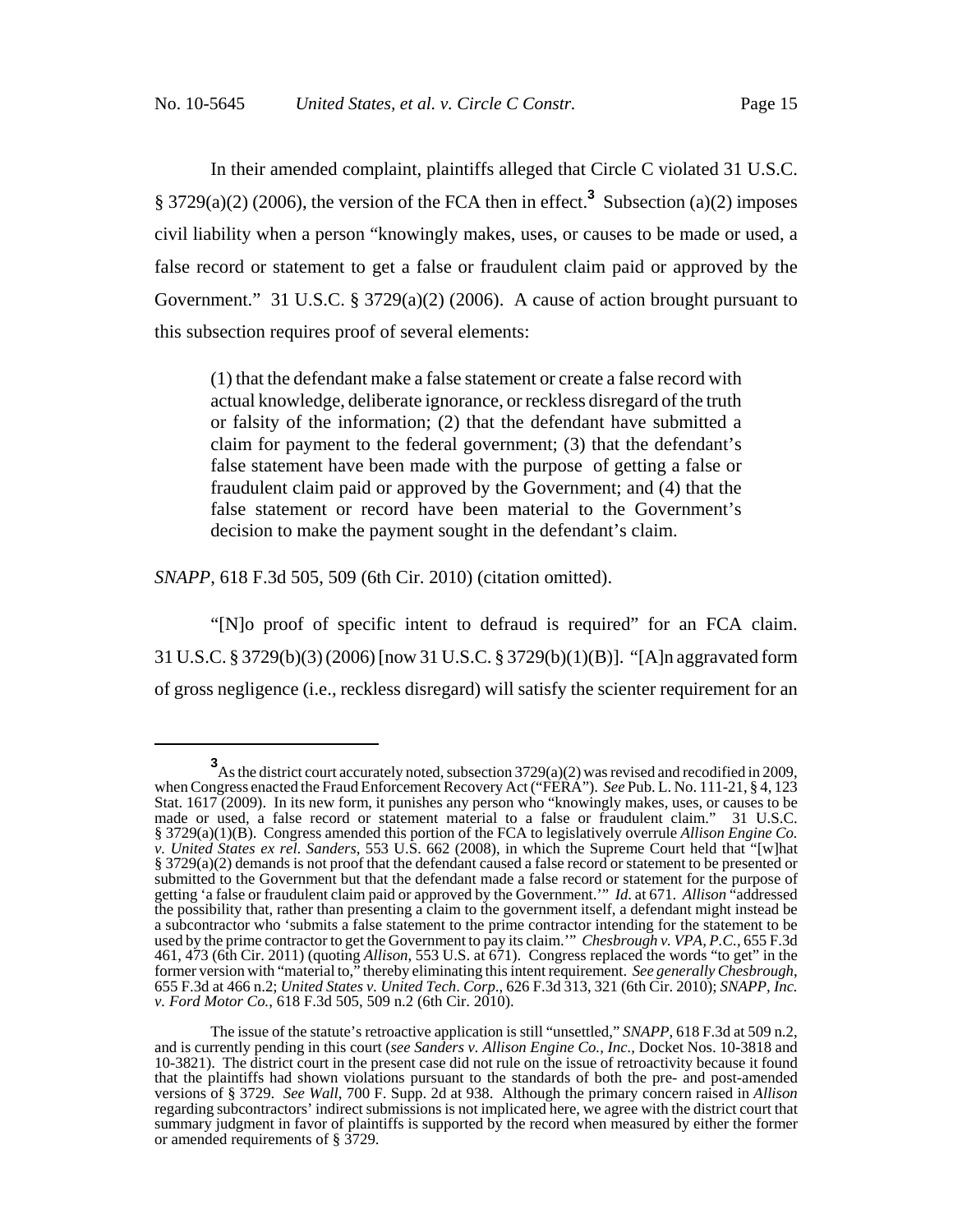FCA violation." *United States ex rel. Burlbaw v. Orenduff*, 548 F.3d 931, 945 n.12 (10th Cir. 2008). For purposes of the FCA, "'a false statement is material if it has a natural tendency to influence, or [is] capable of influencing, the decision of the decisionmaking body to which it was addressed.'" *United States ex rel. A+ Homecare, Inc. v. Medshares Mgmt. Group, Inc*., 400 F.3d 428, 445 (6th Cir. 2005) (quoting *Neder v. United States*, 527 U.S. 1, 16 (2005)).

Circle C argues that the district court erred in holding that plaintiffs sufficiently demonstrated the essential elements of an FCA claim—falsity, knowledge, and materiality—and that there was no dispute of material fact with regard to these elements. We disagree.

A false statement can be shown to have been made by an express false certification, or through the so-called "implied certification" theory, which "holds a defendant liable for violating the 'continuing duty to comply with the regulations on which payment is conditioned.'" *A+ Homecare*, 400 F.3d at 454 n.20 (quoting *United States ex rel. Augustine v. Century Health Servs., Inc*., 289 F.3d 409, 415 (6th Cir. 2002)). Here, liability is established by the express false certifications that were made.

Circle C's contract explicitly incorporated the Davis-Bacon requirements and included an hourly wage determination for electrical workers, setting a base hourly rate of \$19.19, plus \$3.94 in fringe benefits. Circle C, as a frequent contractor with the government, admitted its familiarity with these requirements and acknowledged that Frances Cates and Dorothy Tyndall attended a training session conducted by the Fort Campbell Contracting Office regarding Davis-Bacon prevailing wage requirements. Circle C conceded that it should submit payroll certifications for all employees on the project, but did not include Phase Tech employees on the original certifications, although it did submit separate payroll certifications for the other subcontractors. Circle C acknowledged that it never paid or supervised the payment of any Phase Tech employees and had no first-hand knowledge regarding Phase Tech's payments to its employees. It was only in 2006 that Circle C finally informed Phase Tech of the need to submit payroll certifications to Fort Campbell. Once the records were provided by Phase Tech, Circle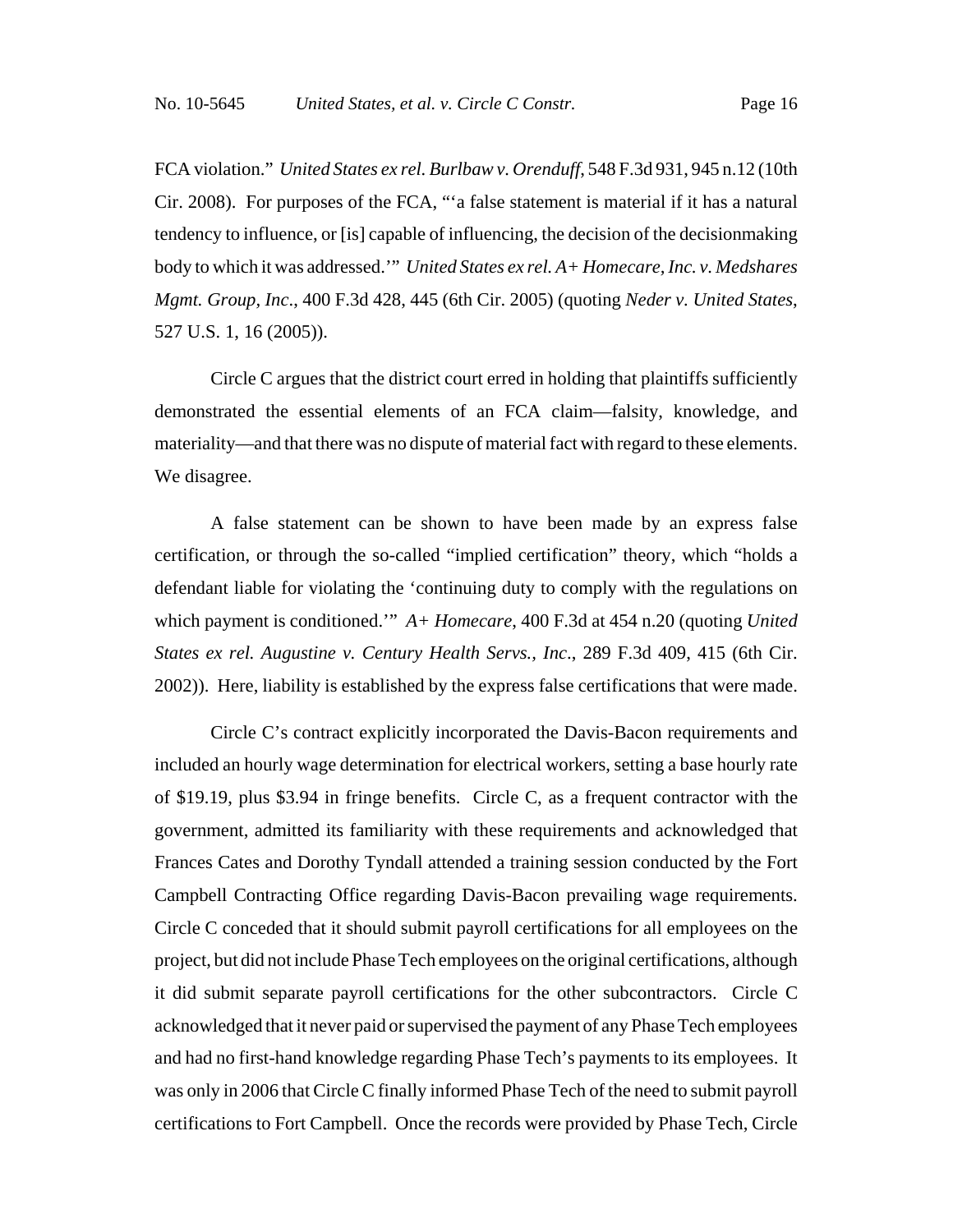C never verified their accuracy. In fact, as established in Edison Gunter's (Special Agent with the DOL) Declaration, with attached exhibits and charts showing all of Circle C's pertinent payroll certifications, there were 62 inaccurate submissions, 53 of which pertained to 2004 and 2005 and failed to list any Phase Tech workers. The 62 certifications also were false because they wrongly certified that the prevailing wages were paid.

Based upon this evidence, the district court did not err in finding that Circle C's original and 2008 payroll certifications at issue were expressly false because (1) they stated that they were complete, when in fact no Phase Tech employees who worked on the project were listed, and (2) the certifications wrongly represented that the prevailing wages were paid to its subcontracted employees. *Wall*, 700 F. Supp. 2d at 939. *See United States ex rel. Kirk v. Schindler Elevator Corp*., 601 F.3d 94, 116 (2d Cir. 2010), *rev'd on other grounds*, 131 S. Ct. 1885 (2011) (holding that the relator stated an FCA claim where the contractor "filed false . . . reports, necessarily knowing that they were false because [it] in fact had no mechanism in place to identify covered [individuals]. It did so in order to procure contracts and obtain payment under existing contracts, as it could do neither without filing the reports.").

As plaintiffs argue, Circle C's reliance upon *United States v. Southland Mgmt. Corp*., 326 F.3d 669 (5th Cir. 2003) (en banc) is misplaced. In *Southland*, the court held that the owners of an apartment complex did not make "false claims" under the FCA in their housing assistance payment vouchers attesting to safe and sanitary housing conditions, because the vouchers were submitted to HUD during a corrective action period following HUD's notification of safety deficiencies, and the owners were contractually entitled to the money until they failed to take corrective action following notification. *Id*. at 676–77. In the present case, there are no similar contract provisions, and the DOL was not aware of potential FCA violations until after Wall filed his complaint.

Circle C also argues that nine false payroll certifications submitted in December 2008 were not properly before the district court because the amended complaint was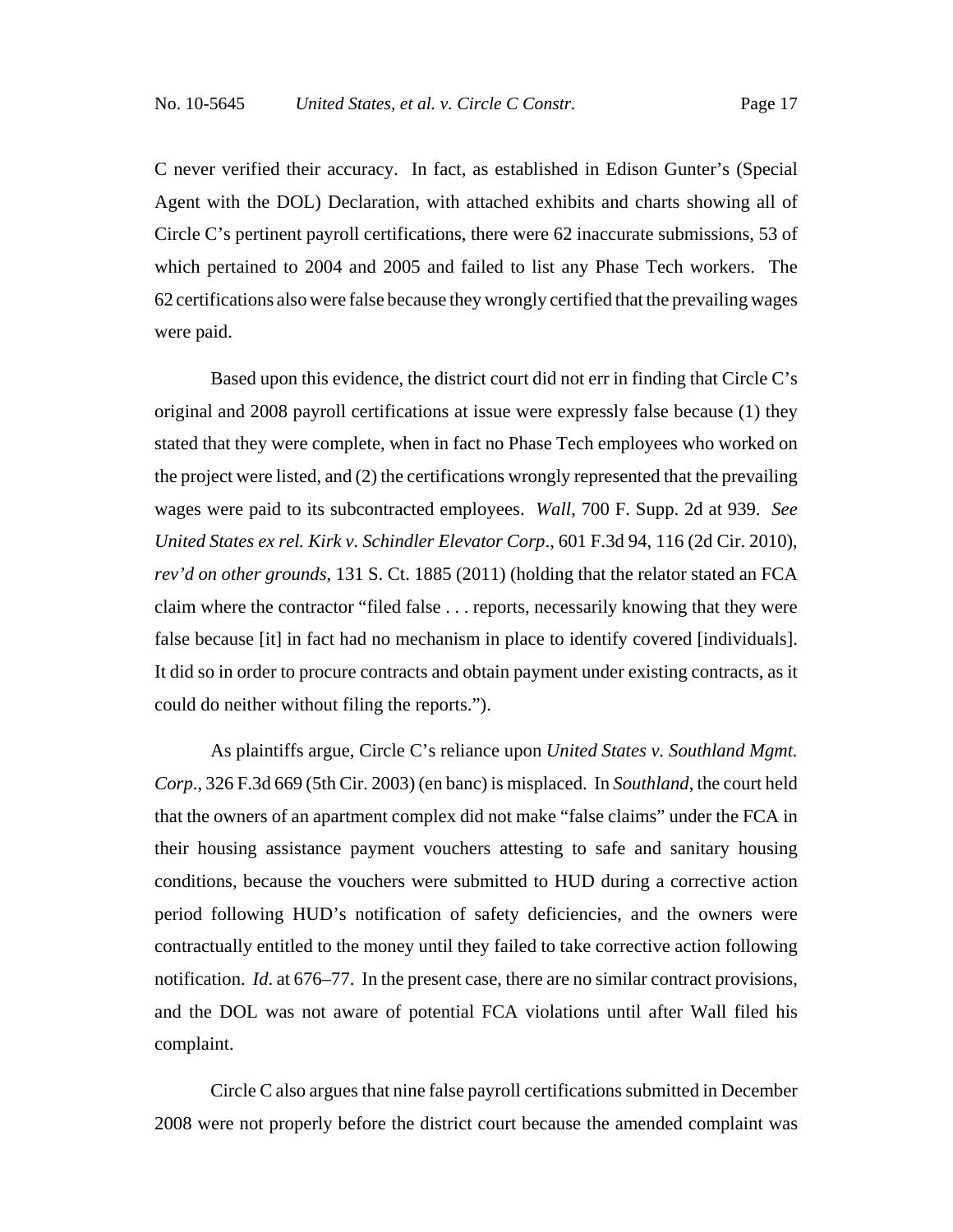filed only two months beforehand, and the allegations in the complaint as to these certifications were not pled with particularity. This argument was originally advanced in Circle C's motion to dismiss the amended complaint, and thus is foreclosed due to the untimely filing of that motion.

For the reasons stated by the district court, the totality of the circumstances show that Circle C, an experienced contractor, made false statements, acted in reckless disregard of the truth or falsity of the information, and that the false statements were "material" to the government's decision to make the payment sought in Circle C's claim. Thus, we affirm the district court's grant of summary judgment in favor of plaintiffs on their FCA claim.

E.

With regard to plaintiffs' unjust enrichment claim, Circle C contends for the first time on appeal that summary judgment was improperly granted because "the receipt of gain is not unjust enrichment to the extent that it is generated by someone's rightful contribution of effort, capital or skill." *See* Circle C's Brief at 47 (quoting *State of Tennessee v. Dole*, 749 F.2d 331, 337 (6th Cir. 1984)). However, this specific argument was not raised in the district court and therefore is not properly before this court. *Smith v. County of Lenawee*, 600 F.3d 686, 690 n.3 (6th Cir. 2010).

## IV.

Finally, Circle C appeals the treble damages award of \$1,661,423.13, based upon a finding of actual damages in the amount of \$553,807.71.

Circle C argues that the district court's determination that plaintiffs sustained \$553,807.71 in actual damages is based upon the speculative testimony of Jeanne Shykes that for delivery orders 6 through 12, 14, and 15, the government paid Circle C \$3,767,399.41, and that of this total award amount, approximately fifteen percent—or \$565,109.91—was for electrical work; and assuming that Phase Tech did 98% of the electrical work on the contract, it would amount to a total of \$553,807.71 in Fort Campbell funds that were affected. According to Circle C, counsel for the government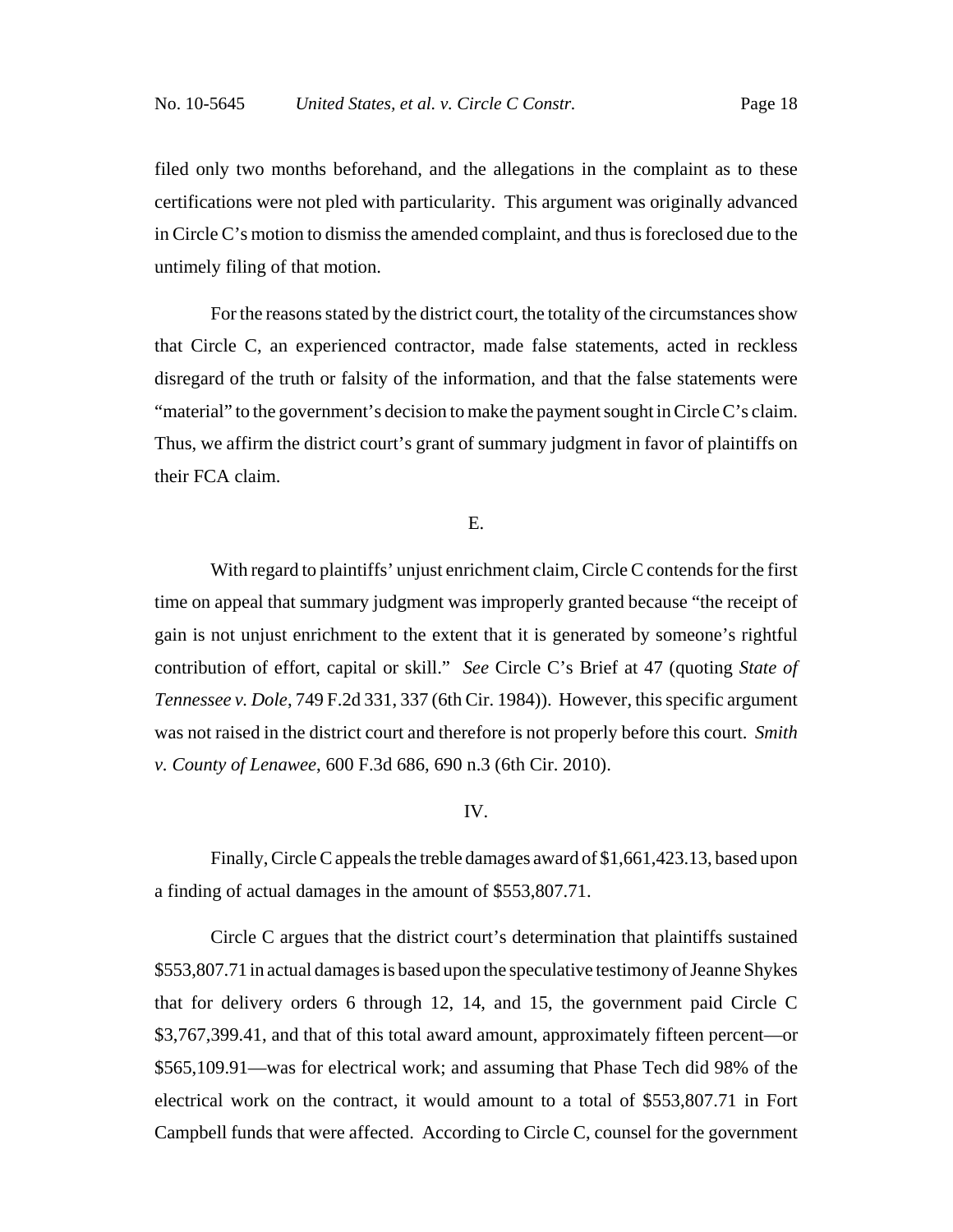knew from discovery that the actual figure paid to Phase Tech for work on the above orders was \$124,901.81.

Moreover, Circle C emphasizes that only seven of the nine delivery orders involved buildings erected in Kentucky; the other two deliveries were performed in Tennessee. Because the amended complaint only alleged the failure to pay the prevailing wage for an electrician for work performed in Kentucky, two of the delivery orders should not have been included in any calculation of payments made to Phase Tech for work performed by misclassified employees.

Finally, Circle C asserts that it is speculative to assume, as Shykes did in her Declaration, that if the government had investigated the Wall and McPherson misclassification claims, which it did not do at any time during the construction project, it would have withheld \$553,807.71 from Circle C and that Circle C then would have continued with the construction project. According to Circle C, a timely investigation would have resolved the dispute and determined if, in fact, McPherson and Wall had been paid the prevailing wage, and, if not, it would have resulted in payment of that wage to them. We agree with Circle C that there are deficiencies in the district court's calculation of damages that require a remand for recalculation of those damages in this instance.

The FCA provides that violators are subject to a civil penalty of between \$5,000 and \$10,000, plus three times the government's actual damages. 31 U.S.C. § 3729(a). "Under the False Claims Act, the government may recover 'actual damages,' the difference between what it paid and what it should have paid for the goods." *United Tech. Corp*., 626 F.3d at 321 (citations omitted). "Damages awarded under the [FCA] typically are liberally calculated to ensure that they afford the government complete indemnity for the injuries done it." *Compton* 142 F.3d at 304 (citation and internal quotation marks omitted). "[T]he government is entitled to full damages where it proves it received no value at all." *Id*. (citation omitted).

The damages award of \$1,661,423.13 (trebled from actual damages of \$553,807.71) rendered by the district court and later confirmed in its Order denying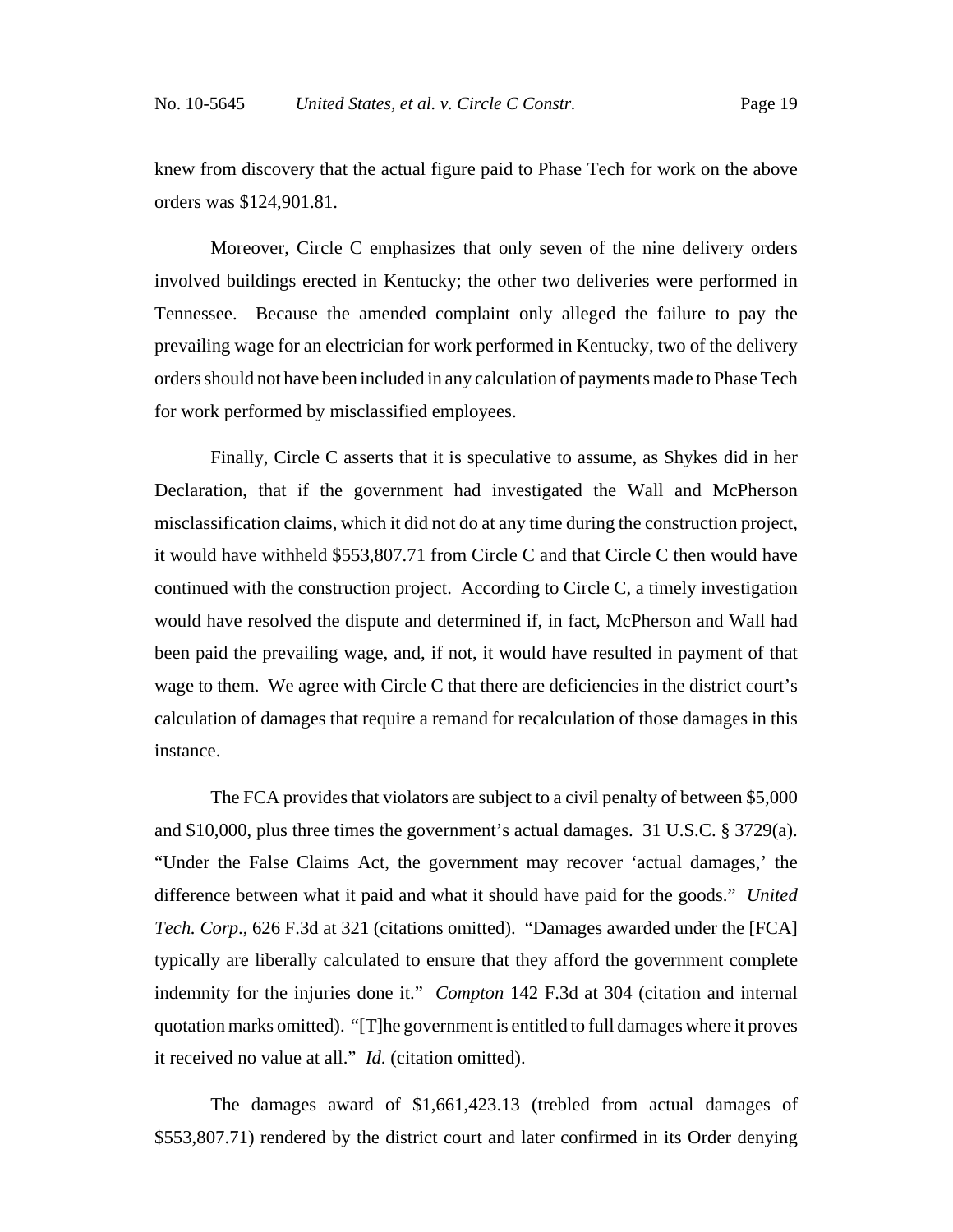Circle C's motion to alter or amend judgment is based upon the Declaration of Jeanne Shykes, Supervisory Contract Specialist at the Directorate of Contracting at the Fort Campbell Army Post. In that capacity, she administered construction and service contracts awarded by her office. In her Declaration, she stated:

I was requested to provide information relevant to *United States ex rel. Brian Wall v. Circle C Construction, LLC*. Fort Campbell has paid Circle C a total of \$22,466,493.24 under contract DABK09-03-D-0003. This amount was for all of the delivery orders on this contract construction of Pre-Engineered Steel Building.

For the specific delivery orders 6 through 12, and 14 and 15 on this contract—which I understand are the delivery orders at issue in this case—Fort Campbell paid Circle C a total of \$3,767,399.41. Of this total award amount, approximately 15%—or \$565,109.91—was for electrical work. Assuming that the electrical subcontractor at issue in this case did 98% of the electrical work on the contract, that would amount to a total of \$553,807.71 in Fort Campbell funds that were affected. For these same delivery orders, seven of the nine delivery orders were performed in Kentucky. The two other delivery orders were performed in Tennessee.

Shykes further explained in her Declaration that the Contracting Office did not suspect that inaccurate or false payrolls had been submitted at the time of performance, and if it had known at the time that Circle C was not properly reporting its payrolls, it would not have paid Circle C for the electrical portion of the work on the relevant delivery orders until the issue was resolved, i.e., it would not have paid \$553,807.71 to Circle C. Based on her Declaration, the district court held that "the undisputed fact is that the Army paid [\$553,807.71] that would not have been paid if the United States had known about Circle C's false certifications." *Wall*, 700 F. Supp. 2d at 940.

However, in its response to interrogatories, Circle C stated that it paid Phase Tech the following amounts on the delivery orders relevant to this case:

\$13,000 on delivery order number 6 \$12,200 on delivery order number 7 \$8,800 on delivery order number 8 \$13,898.77 on delivery order number 9 \$13,900 on delivery order number 10